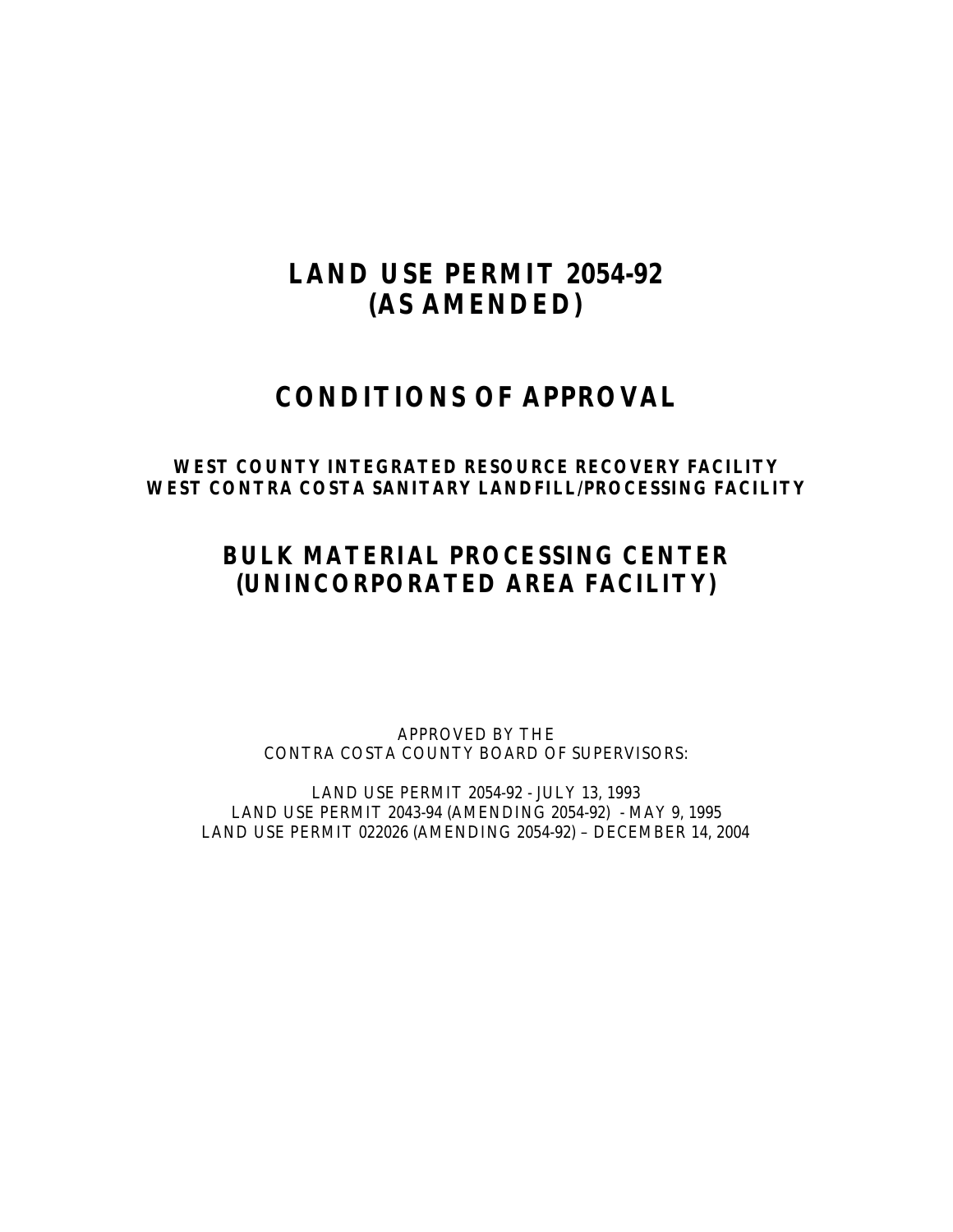## **TABLE OF CONTENTS**

## **SECTION**

## **PAGE**

| 1.  |  |
|-----|--|
| 2.  |  |
| 3.  |  |
| 4.  |  |
| 5.  |  |
| 6.  |  |
| 7.  |  |
| 8.  |  |
| 9.  |  |
| 10. |  |
| 11. |  |
| 12. |  |
| 13. |  |
| 14. |  |
| 15. |  |
| 16. |  |
| 17. |  |
| 18. |  |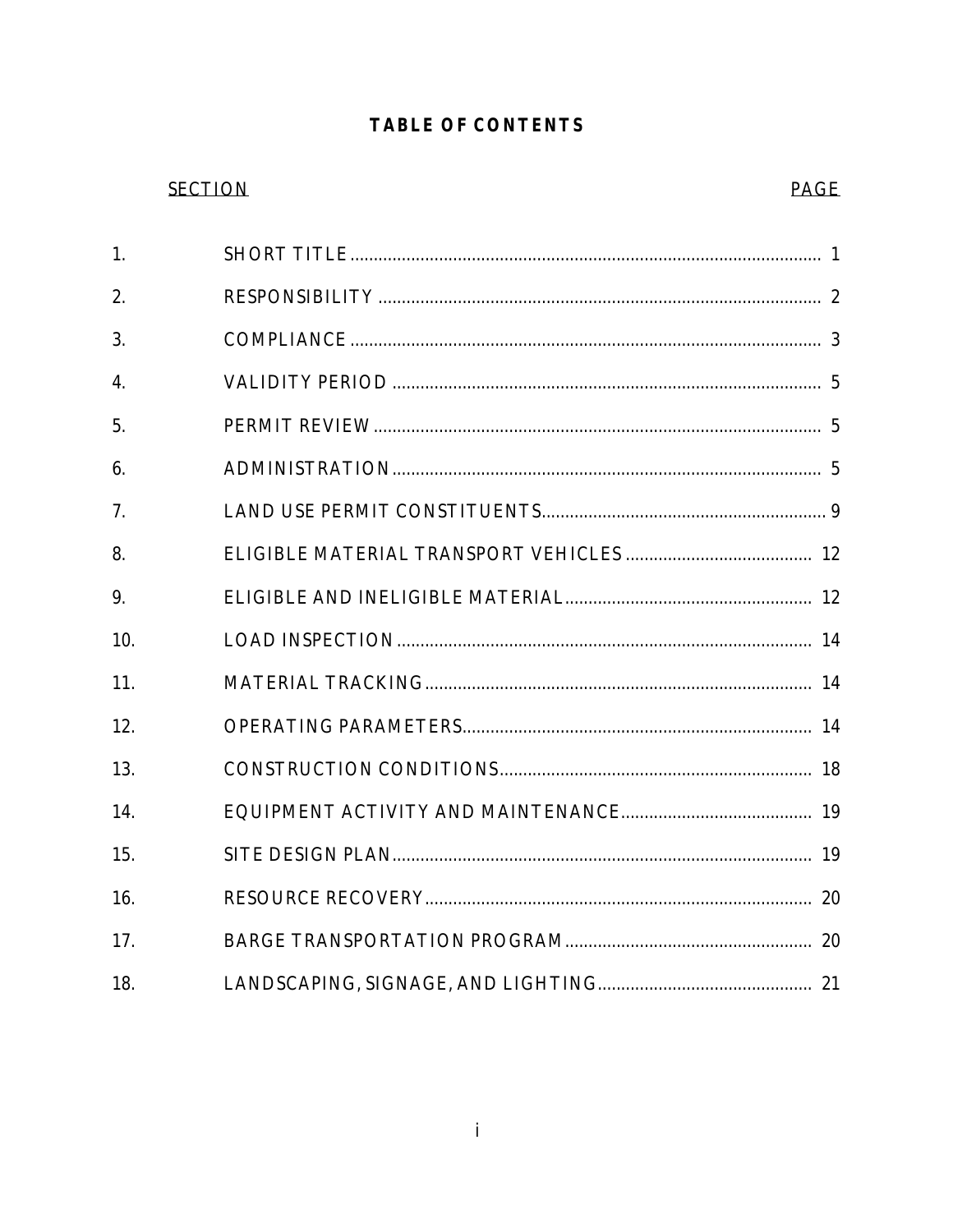| 19. |  |
|-----|--|
| 20. |  |
| 21. |  |
| 22. |  |
| 23. |  |
| 24. |  |
| 25. |  |
| 26. |  |
| 27. |  |
| 28. |  |
| 29. |  |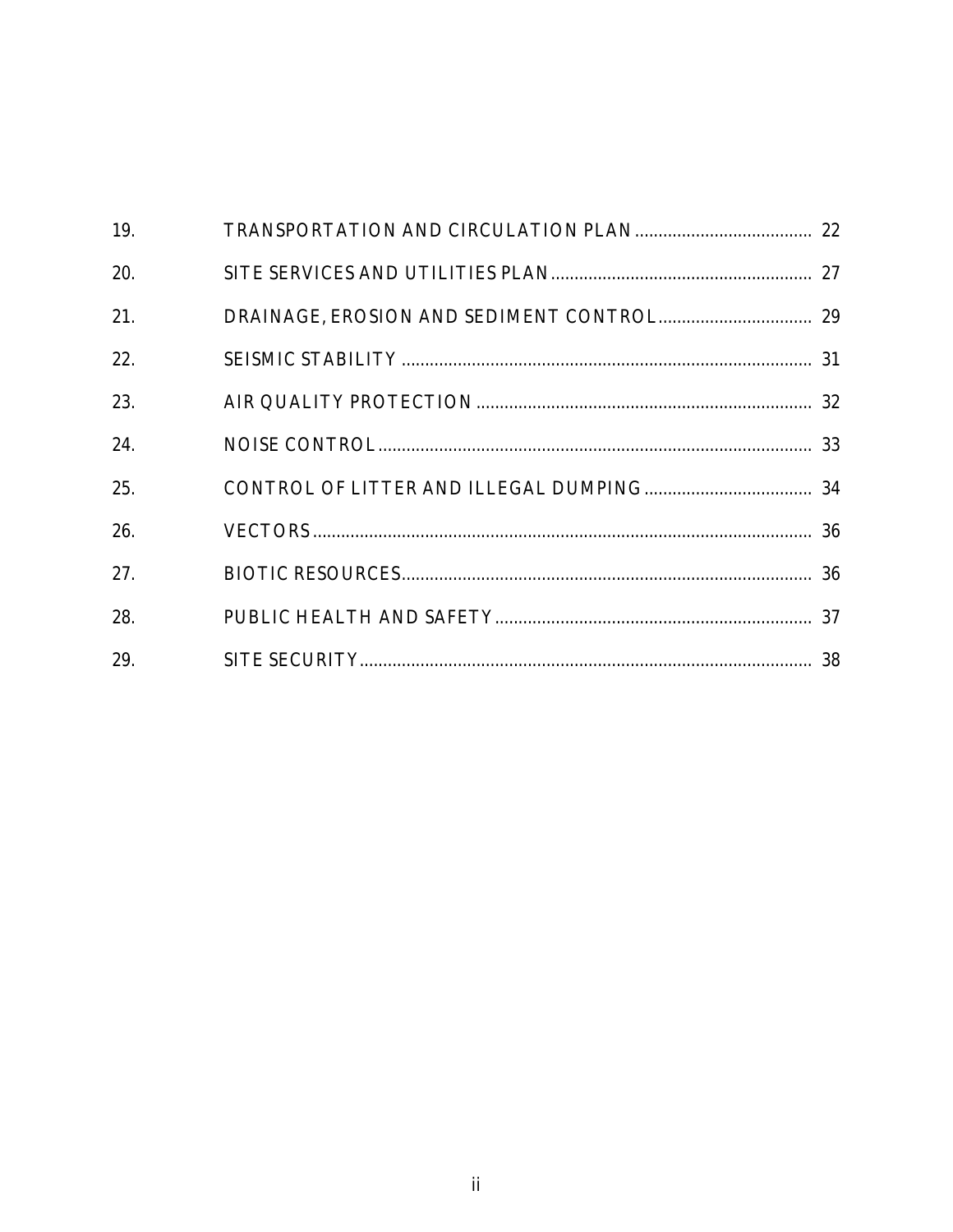## **1. SHORT TITLE**

- .1 Short Title. The West County Integrated Resource Recovery Facility project as originally proposed and permitted in the early 1990s, encompassing two separate sites, is henceforth referred to in this document as the IRRF. The IRRF site located on the existing West Contra Costa Sanitary Landfill is known as the Bulk Material Processing Center (BMPC), is located partially in the unincorporated area of Contra Costa County (County) and partially in the City of Richmond. The land and improvements within the unincorporated area is the subject of this Land Use Permit. The portion of the BMPC located in the City of Richmond is the subject of that city's Conditional Use Permit No. 1101132. The IRRF site located between Third Street and Central Street, and between Brookside Drive and Wildcat Creek in the unincorporated area of North Richmond, is referred to as the Central Processing Facility (CPF), and is the subject of County Land Use Permit 2053-92.
- .2 Environmental Impact Reports. Two environmental impact reports (EIR) pertain to the IRRF operation as defined in this Land Use Permit, and City CUP 1101132. They include the WCCSL Bulk Materials Processing Center and Related Actions Project EIR, dated 2003/04 (State Clearinghouse No. 2002102057); and the West County Resource Recovery Facility Project EIR, dated 1991 (State Clearinghouse No. 90030940) pertaining to the operation of the CPF and Land Use Permit 2053- 92.
- .3 Operations. The BMPC includes the following components:
	- (a) Asphalt/Concrete Processing: An asphalt/concrete recycling, with construction of a new concrete recycling operation with a concrete recycling office building; Currently located in the County, to be relocated and expanded to occur in both the City and County.
	- (b) Composting: A composting and wood recovery operation; Currently located in the City, to be relocated and expanded to occur in both the City and County
	- (c) Public Access Trail: The Phase 3 alignment of a perimeter Public Access Trail to be located within the County.
	- (d) Waste Recycling Center (WRC): A waste recycling and transfer station with office/employee break building, to be located wholly within the City.
	- (e) Soil Reclamation/Processing: A soil reclamation/processing operation with drying of biosolids and dredged materials, screening and blending of waste soils, and facility for blending of wet and powdery materials, to be located wholly within the City.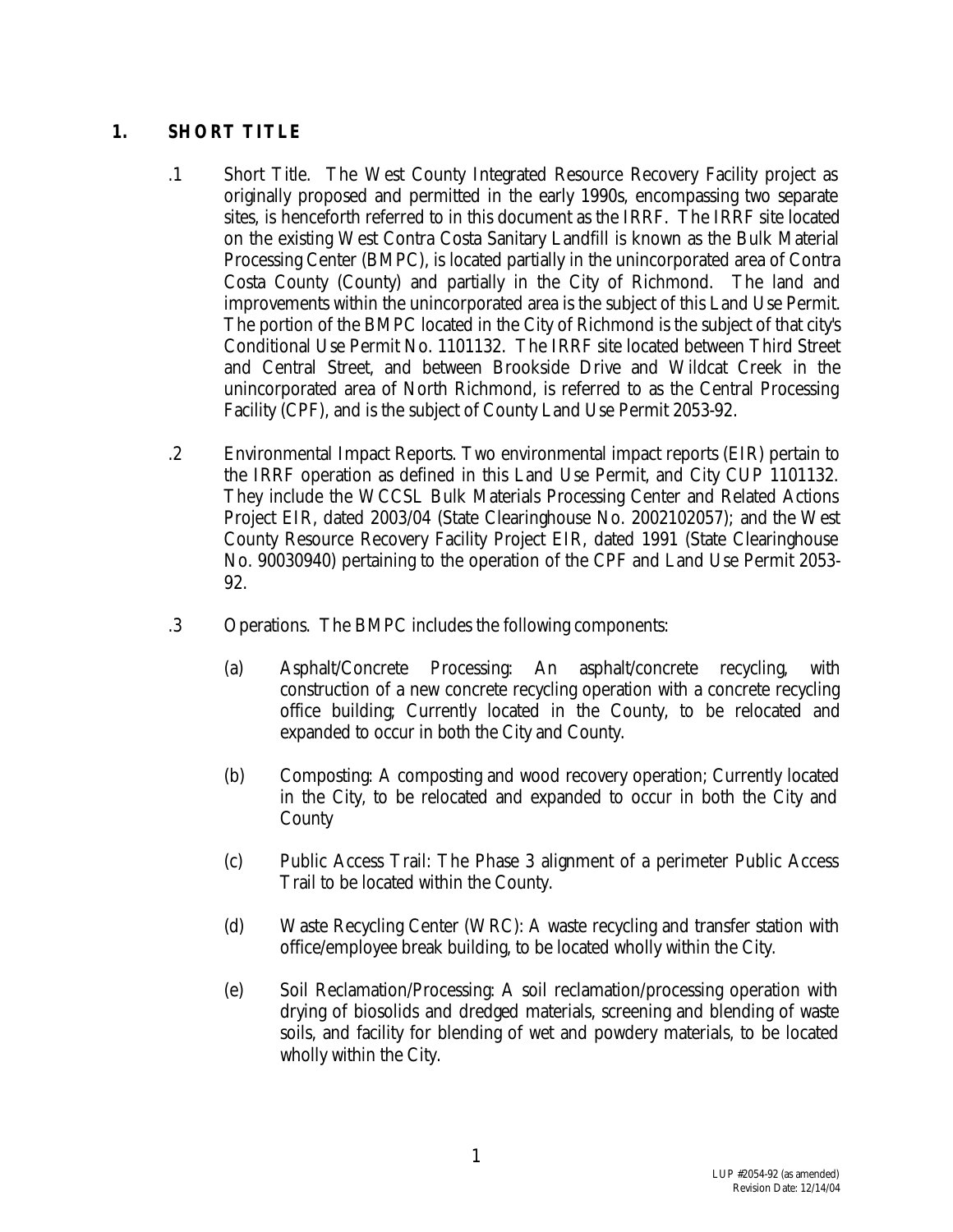- (f) Equipment Maintenance Building: relocation of existing equipment maintenance building, to be located wholly within the City.
- .3 Coordination with City. The Conditions in this document that also apply to BMPC components that are located partially in the City of Richmond are included, in substantially similar form, in City Conditional Use Permit (CUP) No. 1101132.

## **2. RESPONSIBILITY**

- .1 Compliance to Conditions. These conditions of approval refer to the development, including all construction and improvements activities, and the operation, including all management and maintenance activities, of the BMPC. Regardless of the party(ies) who perform these activities, the owner of the BMPC, hereafter referred to as "permittee", shall be responsible for complying with all conditions. If the permittee engages vendor(s) or operator(s) to perform any of these activities, the contract with each vendor or operator shall include language requiring adherence to all conditions.
- .2 Administration and Enforcement of Conditions. The Contra Costa County Board of Supervisors (Board) is responsible for the administration and enforcement of these Conditions of Approval. Unless otherwise provided for, the County Community Development Department (CCDD) shall administer and enforce these Conditions of Approval for the Board. The Board may assign responsibility for specific conditions and provisions, such as rate regulation and changes to service area, to County departments or other units of government.
- .3 Assignment of Responsibility
	- (a) The Board may assign the responsibility of administering specific Conditions of Approval or provisions of this Land Use Permit to County Departments or other units of government.
	- (b) The Board may suspend the implementation of conditions or provisions of this Land Use Permit where such conditions or provisions are inconsistent with the terms of a contract or agreement entered into between the Board and other units of government, or by the terms of a joint Powers agreement where the County is a member of the joint powers agency.
	- (c) For the purposes of Condition 2.3(a), the West Contra Costa Integrated Waste Management Authority is an eligible unit of government; and, for the purposes of Condition 2.3(b), the contract between the County and the Authority approved by the Board on May 25, 1993, is an eligible contract.
	- (d) If no contract or agreement is in force, as referred to in Condition 2.3(c), the County retains authority to implement this LUP and all of its Conditions.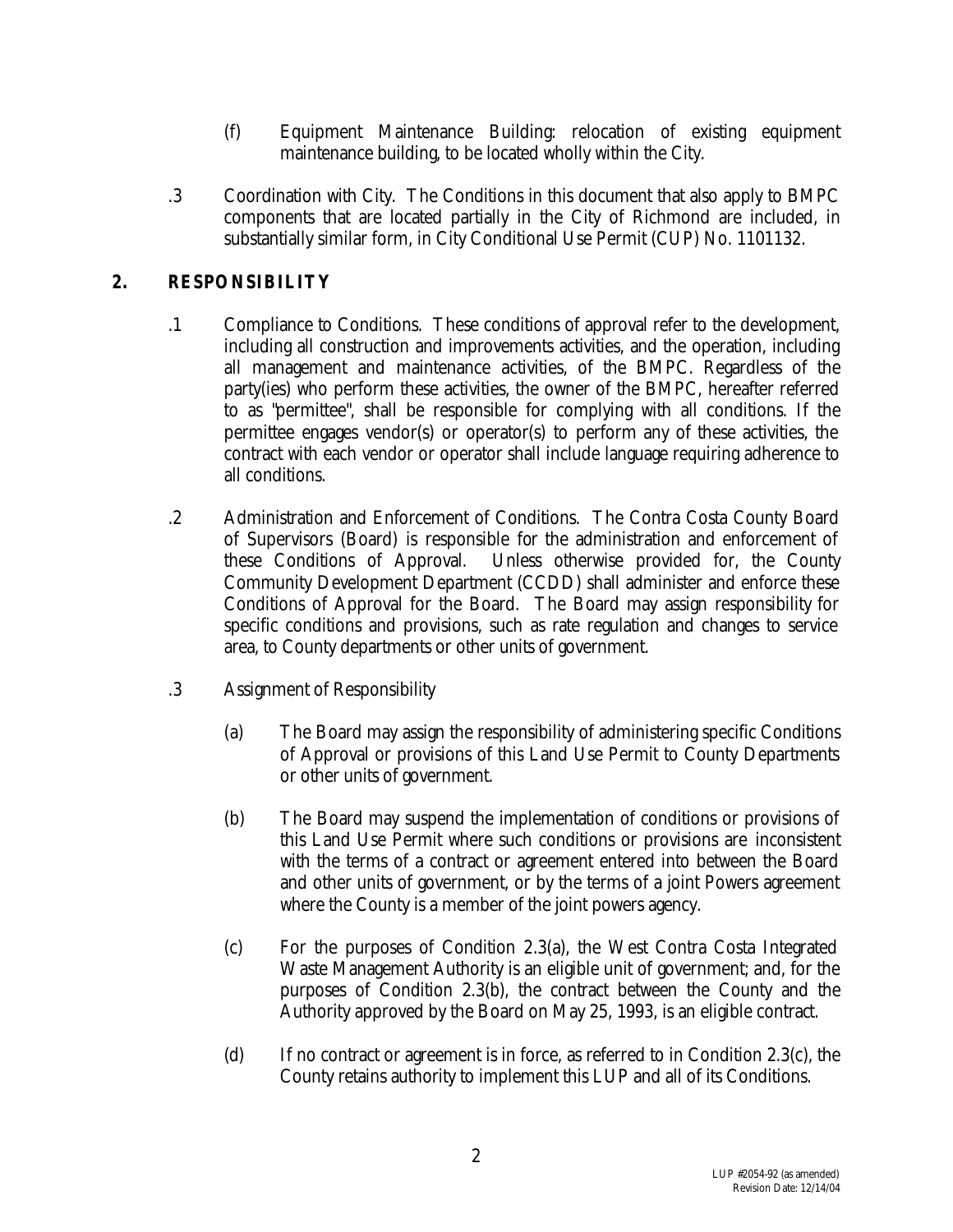.4 Permit to Run With The Land. The Land Use Permit for the BMPC shall run with the land; however, a new owner shall be responsible for notifying the CCDD of any change in ownership. A change of ownership shall be interpreted to mean the acquisition of 5 percent or more of the value of the WCCSL/PF covered by this Land Use Permit. (It is noted that other permits may not necessarily run with the land.)

## **3. COMPLIANCE**

- .1 Compliance Objective. The permittee shall at all times comply with all applicable local, state and federal laws and regulations.
- .2 Land Use Permit. Except as provided for in Conditions 3.3 and 3.4, the permittee shall at all times comply with the provisions and requirements of this Land Use Permit. The permittee shall comply with all correction and compliance orders issued by the County, which relate to this Land Use Permit. A violation of any of these conditions or orders is cause for revocation of the Land Use Permit.
- .3 West Contra Costa Sanitary Landfill Solid Waste Facilities Permit. The current Solid Waste Facilities Permit for the West Contra Costa Sanitary Landfill (WCCSL), issued by the Local Enforcement Agency and confirmed by the California Integrated Waste Management Board (CIWMB), governs operations at the existing landfill site. The Contra Costa County Health Services Department, Environmental Health Division currently acts as the Local Enforcement Agency (LEA) for the CIWMB regarding solid waste enforcement issues. The permittee shall comply with all provisions and requirements of the Solid Waste Facilities Permit. This Land Use Permit is not intended to supersede the existing landfill Solid Waste Facilities Permit operating requirements, nor shall it conflict with said permit operating requirements.
- .4 Closure/Post Closure Maintenance Plan. The Final Development and Improvements Plan for the facility shall be consistent with the Closure/ Post Closure Maintenance Plan required by the CIWMB, the San Francisco Regional Water Quality Control Board (SFRWQCB), and LEA for the existing West Contra Costa Sanitary Landfill. An approved Closure/Post Closure Maintenance Plan(s) is required before the BMPC may become operational unless otherwise allowed by agencies having jurisdiction. In the event of any discrepancy pertaining to grading, drainage, installation limitations or monitoring, between an approved Closure/Post Closure Maintenance Plan and this Land Use Permit regarding BMPC operations, the former plan shall govern.
- .5 Composting Operations. The permittee shall not expand composting operations on any part of the BMPC without obtaining a Composting Facilities Permit or a Solid Waste Facilities Permit authorizing composting activity. Said permit is issued by the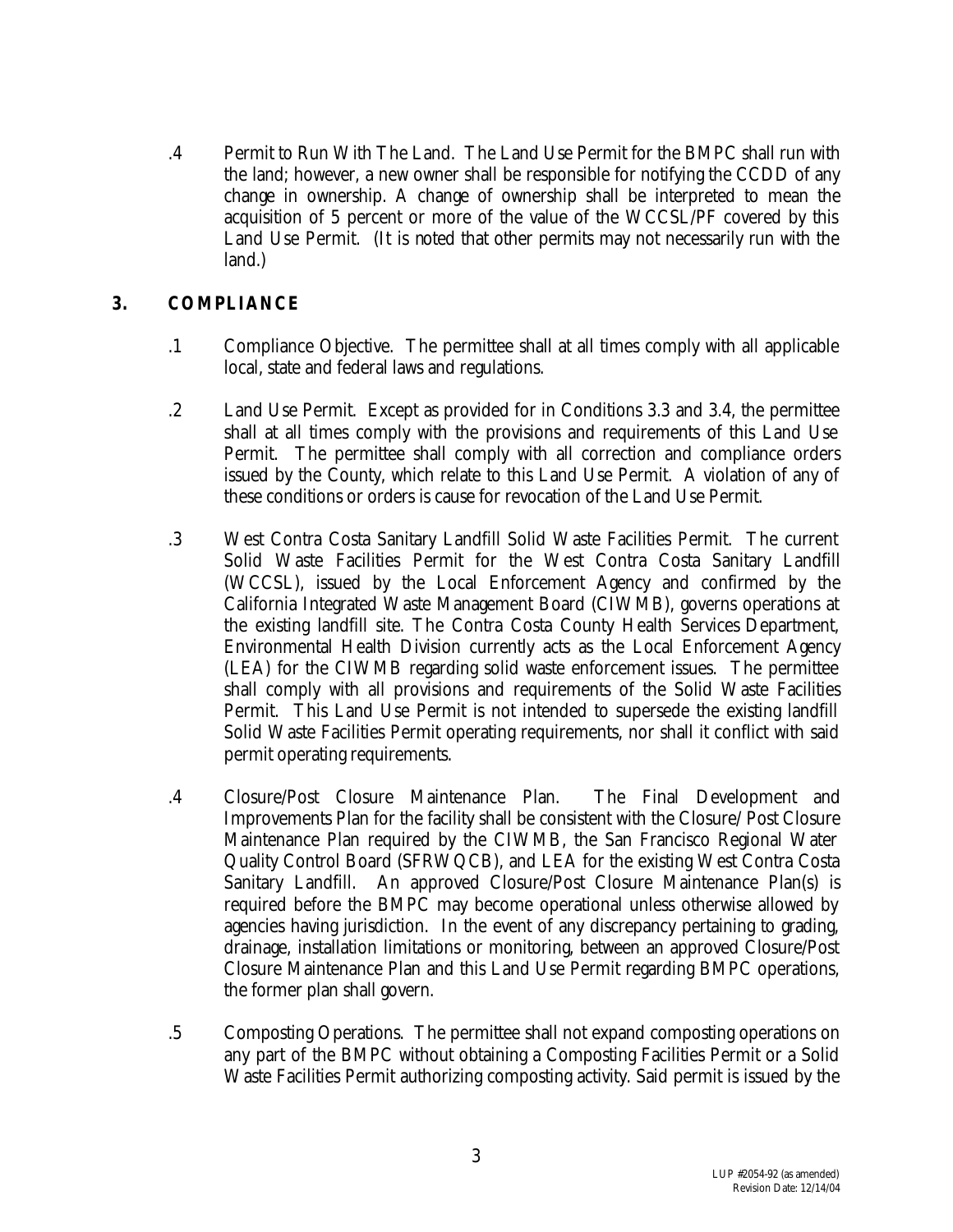LEA and confirmed by the CIWMB.

- .6 Bay Area Air Quality Management District. The permittee shall at all times comply with the provisions and requirements of the Authority to Construct and Permit to Operate entitlements issued by the Bay Area Air Quality Management District (BAAQMD).
- .7 Title 14 and Title 27, California Code of Regulations. The permittee shall at all times comply with the provisions and requirements of Title 14, Natural Resources, Division 7, CIWMB, current regulations of the California Integrated Waste Management Board pertaining to nonhazardous waste management in California; and, Title 27, Environmental Protection, Division 2, Solid Waste, current regulations of the California Integrated Waste Management Board and State Water Resources Control Board pertaining to waste disposal on land.
- .8 Other Regulatory Approvals. Subsequent to the approval of this Land Use Permit, the permittee shall obtain approvals from the agencies, utilities, and parties having jurisdiction or control over the on-site and off-site improvements authorized by this Land Use Permit or by agencies having regulatory jurisdiction over the project. The permittee shall at all times comply with the regulations and requirements of these permits and approvals, as determined by the issuing agency, and shall notify the CCDD if proposed or adopted conditions or requirements do not appear to be consistent with this Land Use Permit or the Bulk Materials Processing Center and Related Actions Environmental Impact Report.
- .9 Notice Coordination. The permittee shall transmit to the Contra Costa County Community Development Department, 651 Pine Street, 4th Floor North Wing, Martinez, CA 94553-0095 within 5 working days of origination or receipt by the permittee: (1) copies of all permits and approvals from regulatory agencies; (2) copies of all monthly, quarterly, and annual reports to other agencies concerning the design, operation, and maintenance of the BMPC; (3) all reports concerning any emergency incidents associated with BMPC or hauler operation; and (4) any other reports or documents requested by the CCDD. Such materials shall be sent by regular mail or hand-delivered.
- .10 Integrated Resource Recovery Facility Central Processing Facility (IRRF CPF). Upon the completion of the construction of the Waste Recycling Center at the WCCSL and issuance of all required permits to provide transfer capacity of at least 1,000 tons per day, the permittee/operator agrees to request an amendment to County Land Use Permit 2053-92 and the Solid Waste Facility Permit for the IRRF CPF located at 101 Pittsburg Avenue to relinquish authority to transfer solid waste for disposal, and reduce amount of materials processed at the IRRF CPF to 400 tons per day, unless the West Contra Costa Integrated Waste Management Authority directs Republic to transfer the Authority controlled solid waste stream utilizing the IRRF CPF. Nothing herein shall preclude the continued use of the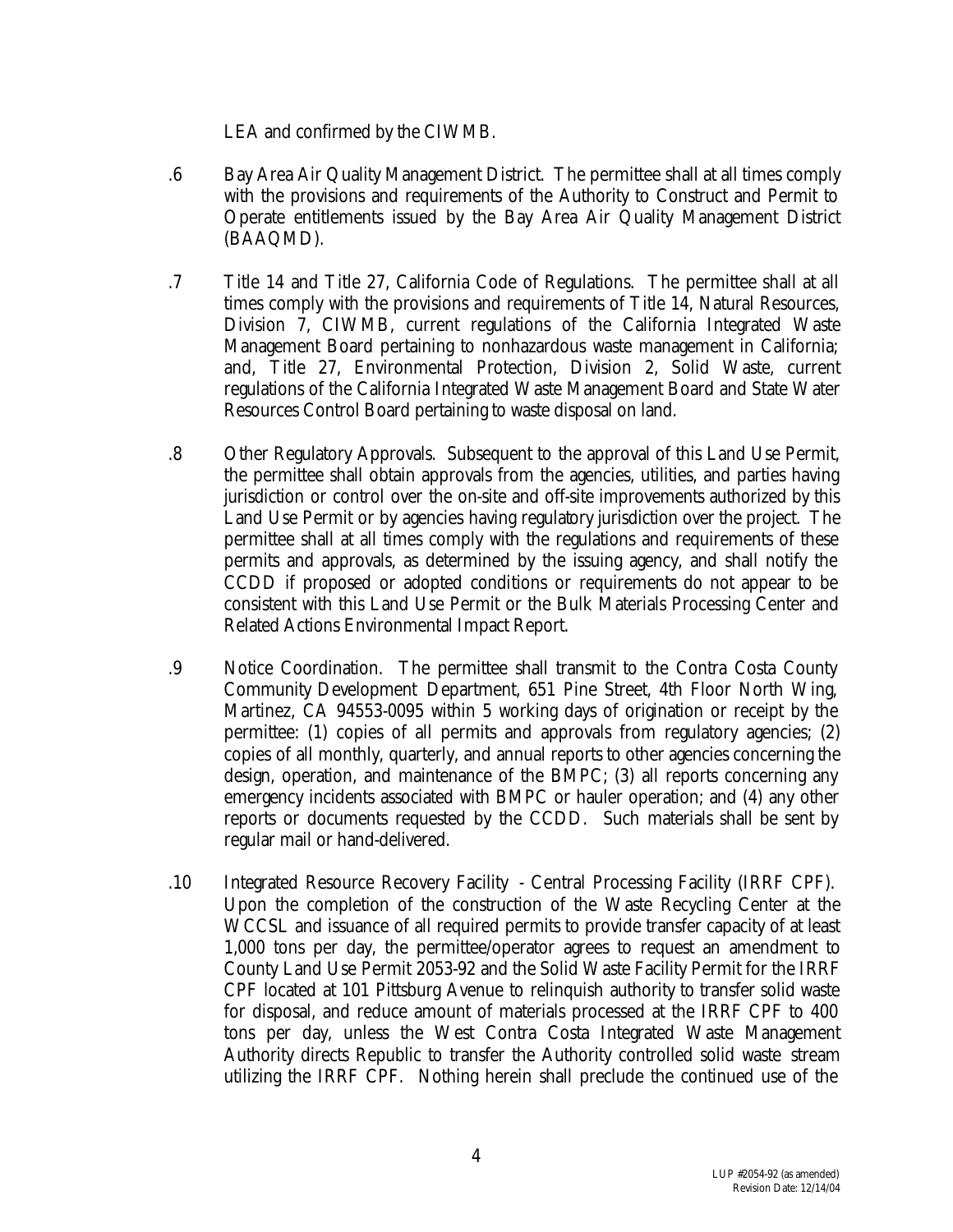IRRF CPF as a recycling center for the management, handling and transfer of recyclable materials and household hazardous wastes.

## **4. VALIDITY PERIOD**

- .1 Validity Period. The permittee shall install pre-requisite improvements and open the expanded BMPC for receiving materials within three years of the final approval of the BMPC, which three years shall be extended by any appeal on any permit. All appeals for extensions shall be consistent with requirements of the existing Solid Waste Facilities Permit and the Closure/Post Closure Plan. This validity period shall not include the time period during which an appeal filed by the permittee is pending with the exception of the Barge Transportation facility. The permittee may request from the Director of Community Development one or more one-year extensions of the validity period. If the Land Use Permit is not implemented within the specified time, it shall become null and void.
- .2 Operative Date. This Land Use Permit is valid upon approval by the Board.

## **5. PERMIT REVIEW**

.1 Permit Review. The CCDD shall report once every five years to the Board, or on such frequency as the Board may require, on compliance with the Conditions of Approval of this Land Use Permit. The Board may refer proposed changes to the Land Use Permit to the County Planning Commission for processing.

If the Board finds that the permittee has not complied, it may take such corrective action as is required to remedy the situation. If the corrective action requires a modification to this Land Use Permit, such request for action shall be sent to the County Planning Commission for review and a public hearing on the matter. As a result of the review and public hearing, the County Planning Commission may recommend to the Board the appropriate corrective action. Nothing in this condition shall preclude the permittee from applying for amendments to the Land Use Permit at any time or preclude the County from addressing emergency situations or new requirements imposed by state legislation or the courts.

#### **6. ADMINISTRATION**

.1 Relationship of These Conditions to Other Regulations. Several of these Conditions of Approval relate, paraphrase or summarize laws and regulations which are imposed and enforced by other governmental agencies which have jurisdiction over particular aspects of this project. It is the Board's intent in adopting these Conditions of Approval to provide the permittee and the public with an overview of the scope of regulation applicable to this project and to provide this County with enforcement power if such laws and regulations enforced by other agencies are violated. Unless specifically stated in the Conditions of Approval, however, it is not the Board's intent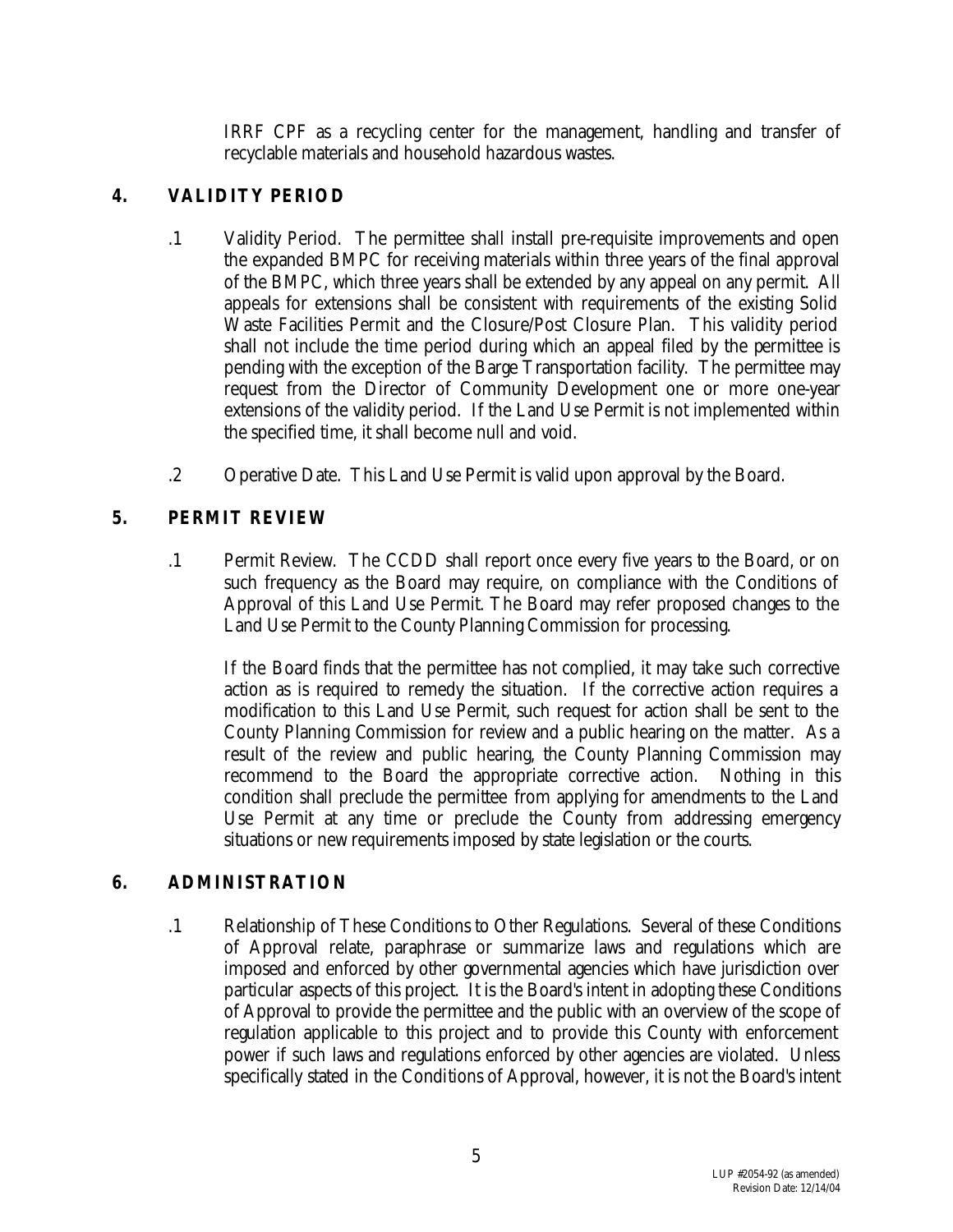to establish rules or regulations which are stricter than the laws or regulations which are applied to this project by the other agencies with jurisdiction over aspects of this project. If another agency primarily responsible for some aspect of this project finds or otherwise determines that any action or inaction is in compliance with, or violates, any such law or regulation, that finding or determination shall be conclusive. If these Conditions of Approval require some approval by any other agency and that agency declines to approve or disapprove the subject matter, such approval shall be deemed to have been given for purposes of these Conditions of Approval.

- .2 Delegation of Authority. In any instance where these conditions provide that the Board will decide or act upon a certain matter, and the Board has not assigned the responsibility to another unit of governmental pursuant to Conditions 2.3(a), (b) and (c), the Board may delegate the initial decision making or action with respect to that matter to the Director of Health Services, the Director of Community Development, or such other designee as the Board determines to be appropriate, provided that there shall be a right of appeal to the Board from any decision of the designee.
- .3 Interpretation of Conditions. The Director of the CCDD is authorized to interpret these conditions in the event that any clarification is needed.
- .4 Emergency Operation. In the event of an emergency situation not officially declared by another agency, such as a road closure or on-site problem, the CCDD may allow the permittee to alter the provisions of these Conditions for operation. This authorization shall be limited in extent and time to that needed for correction of the situation.
- .5 Availability of and Access to Records. The permittee shall make copies of all reports which must be submitted to regulatory agencies available to the public at the BMPC during normal business hours by appointment except in an emergency. The permittee shall allow access to the BMPC and to all operation records by the CCDD and any government agency responsible for monitoring the facility or its operation. This access shall not require prior notification.
- .6 Material Reports. The permittee shall submit monthly reports on (a) the amount, generator type and jurisdiction of origin of all waste and materials received at the BMPC as specified by CCDD by facility component as specified in Section 16 Resource Recovery and (b) the amount, composition, and disposition of all materials leaving the BMPC by jurisdiction origin and facility component as specified in Section 16 Resource Recovery. These reports shall be made available upon request to the CCDD.
- .7 Waste and Materials Composition. The permittee shall provide data on the composition of waste and materials received at or leaving the BMPC, as required by the CCDD, if a contract or agreement is in effect, to establish compliance with state or federal diversion requirements for each jurisdiction served by the BMPC.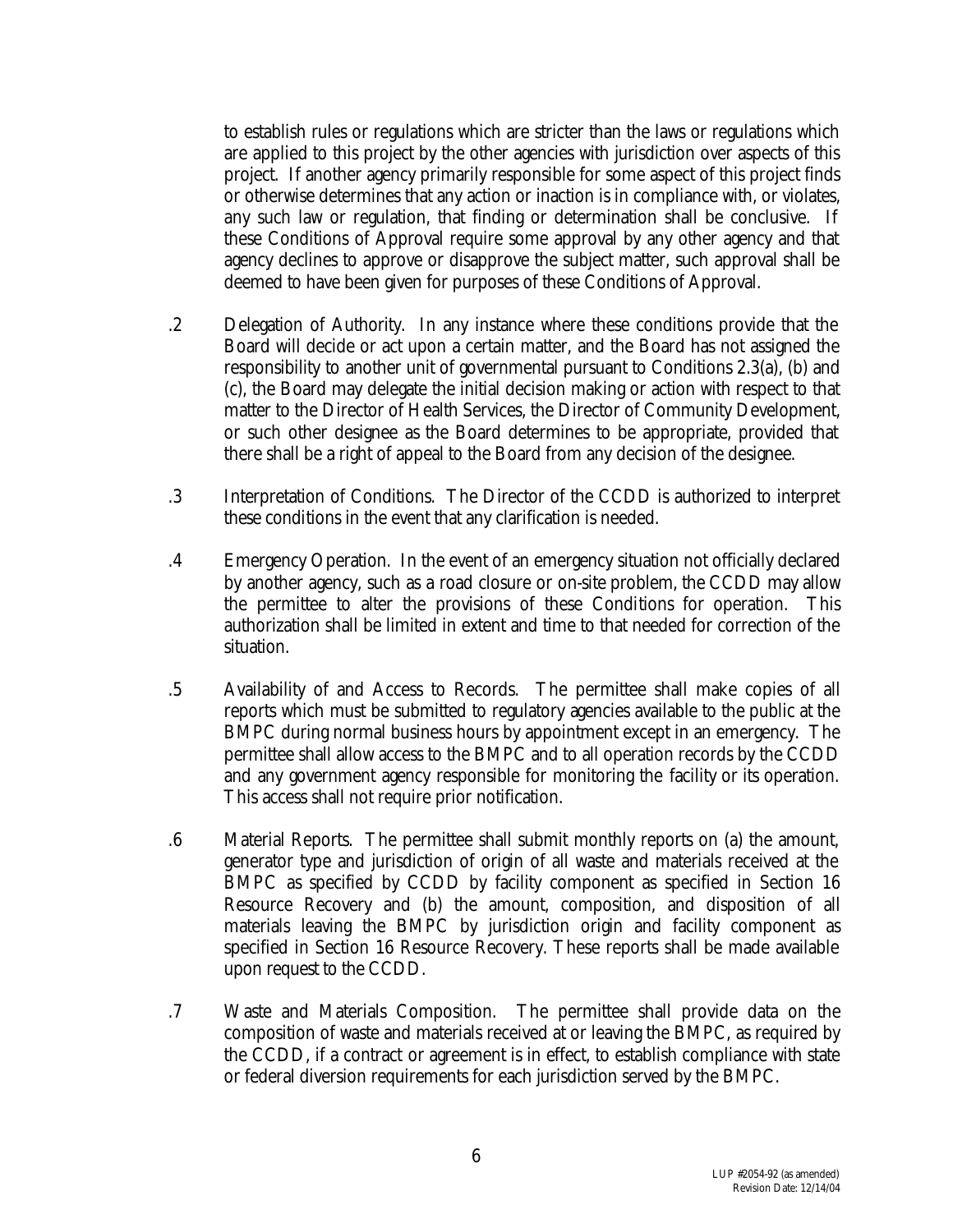- .8 Monitoring and Inspection. All monitoring reports and results of regulatory inspections and a summary of daily inspection reports shall be made available to the CCDD upon request. Any indication of an emergency or other serious problem relating to public health and safety shall be immediately reported to the appropriate emergency response agencies.
- .9 Illegal Dumping Hot Line. In accordance with Mitigation Measure 4-5 of the WCCSL Bulk Materials Processing Center and Related Actions Project EIR, the permittee shall, in cooperation with the County and City, provide a 24-hour toll-free hotline to receive comments and complaints from concerned parties, unless the County or City has provided a hotline for this purpose. The line need not be staffed or exclusive, but must be able to log calls. Response to complaints, as appropriate, shall be as described in Condition 25.9.
- .10 Local Advisory Committee. The permittee shall make a good faith effort to organize a local advisory committee, consisting of neighbors (i.e., representatives of the North Richmond neighborhood and vicinity agricultural and industrial companies) to comment and advise the permittee and the County on the development of the BMPC and its operations. The use of the existing North Richmond Municipal Advisory Council is encouraged for this purpose. If a committee cannot be organized, the operator shall hold a series of meetings in the locale.

Meetings with the committee, or invited local residents, shall be initiated following the approval of a Land Use Permit and shall be held at least quarterly through the first year of operation, and upon demand for the following two years of operation. The Board may extend the life of the committee. Additional meetings may be called by the Chair of the committee or by written request of three or more committee members. The advice of the committee shall be sought on such subjects as traffic, noise, odor, litter and landscaping matters. The CCDD shall be notified at least ten days in advance of all meetings.

- .11 Insurance and/or Bonding. The permittee shall provide the insurance and bonds specified by the units of government having approval authority over the project.
- .12 Notification Program. The permittee shall prepare and implement a program, subject to the approval of CCDD, to notify users of the BMPC of its opening, hours, and conditions of use.
- .13 Pre-Annexation Notification. If the permittee decides to request annexation of the BMPC to a city, the owner shall notify the Board at least 60 days in advance of filing any application for such annexation. The Board may require the permittee to consult with it or County staff to determine how solid waste management programs specified in these Conditions of Approval, or other agreements with the County,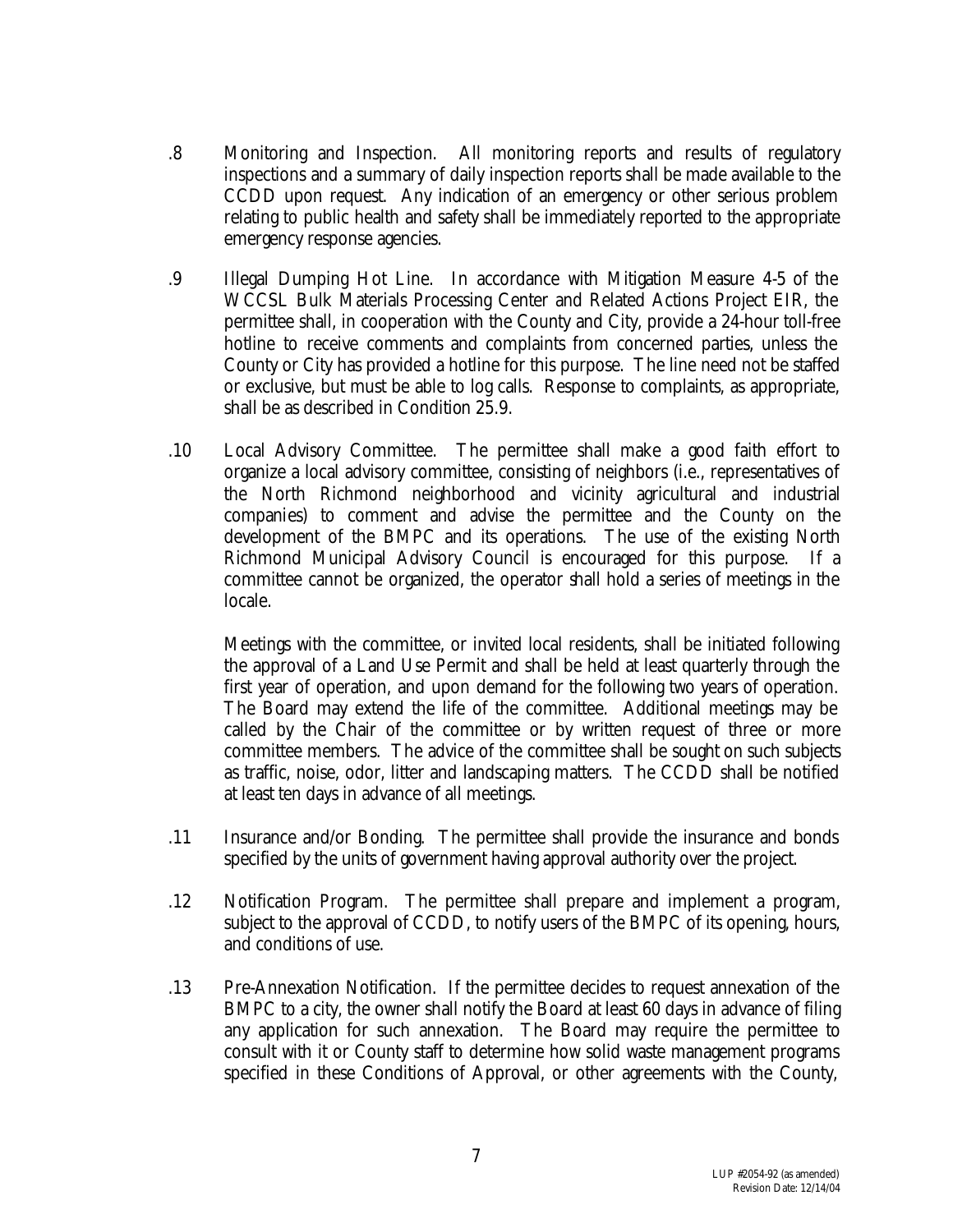would be carried out subsequent to annexation.

- .14 Development Coordinator. The permittee shall provide a fund to support a County staff member and/or a consultant in the administration of this land use permit. The permittee shall provide such information as the Development Coordinator may require to review plans and installations under the purview of the County. This Condition may be fulfilled by Condition of Approval 6.14 of Land Use Permit 2053-92 for the IRRF CPF and/or by a joint program with the City of Richmond.
- .15 Compliance with Implementation and Mitigation Monitoring Program. The permittee shall fund the County staff's monitoring of compliance with the Land Use Permit Conditions of Approval (Implementation) and the adopted Mitigation Monitoring Program.
- .16 Host Community Mitigation Fee. In accordance with Mitigation Measure 4-5 of the WCCSL Bulk Materials Processing Center and Related Actions Project EIR, the permittee shall pay a mitigation fee as provided in this Condition 6.16. The "Memorandum of Understanding By and Between the City of Richmond and the County of Contra Costa Regarding Solid Waste Transfer Facility Host Community Mitigation Fees", approved by the City on June 29, 2004 and the Board of Supervisors of Contra Costa County on July 13, 2004, implements Mitigation Measure 4.5, provides for the joint imposition of the Mitigation Fee irrespective of the location of the WRC and other BMPC operations, and provides for the joint administration of the mitigation funds for the benefit of the host community as identified in the DEIR. Mitigation funds shall be used, as described in the DEIR, to mitigate the impacts of the project on the host community.

The permittee shall pay a Mitigation Fee which is to be collected on all solid waste and processible materials received at the facility (all BMPC operations including the WRC except those materials which are disposed of in the WCCSL). The amount of the Mitigation Fee for all solid waste transferred to other Republic landfills shall be the same as the Solid Waste Mitigation Fee currently collected at the Central IRRF of \$2.76/ton, as adjusted at the beginning of each calendar year pursuant to the Consumer Price Index ("CPI"), for the San Francisco-Oakland-San Jose Area, All Urban Consumers index

The amount of the Mitigation Fee for all other materials processed at the BMPC (except those materials which are disposed of in the WCCSL) shall be known as "the Processibles Mitigation Fee" and shall be \$0.75 per ton (as adjusted annually pursuant to the CPI described above) if the rate charged by Republic (permittee) and/or its Contractor(s) is more than \$10.00 per ton (as adjusted annually pursuant to the CPI described above) or 7% of the gross revenue received by Republic (permittee) and/or its BMPC Contractor(s) if the rate charged is less than or equal to \$10.00 per ton (as adjusted annually pursuant to the CPI described above). If the CPI index described above is discontinued, the Richmond City Council and the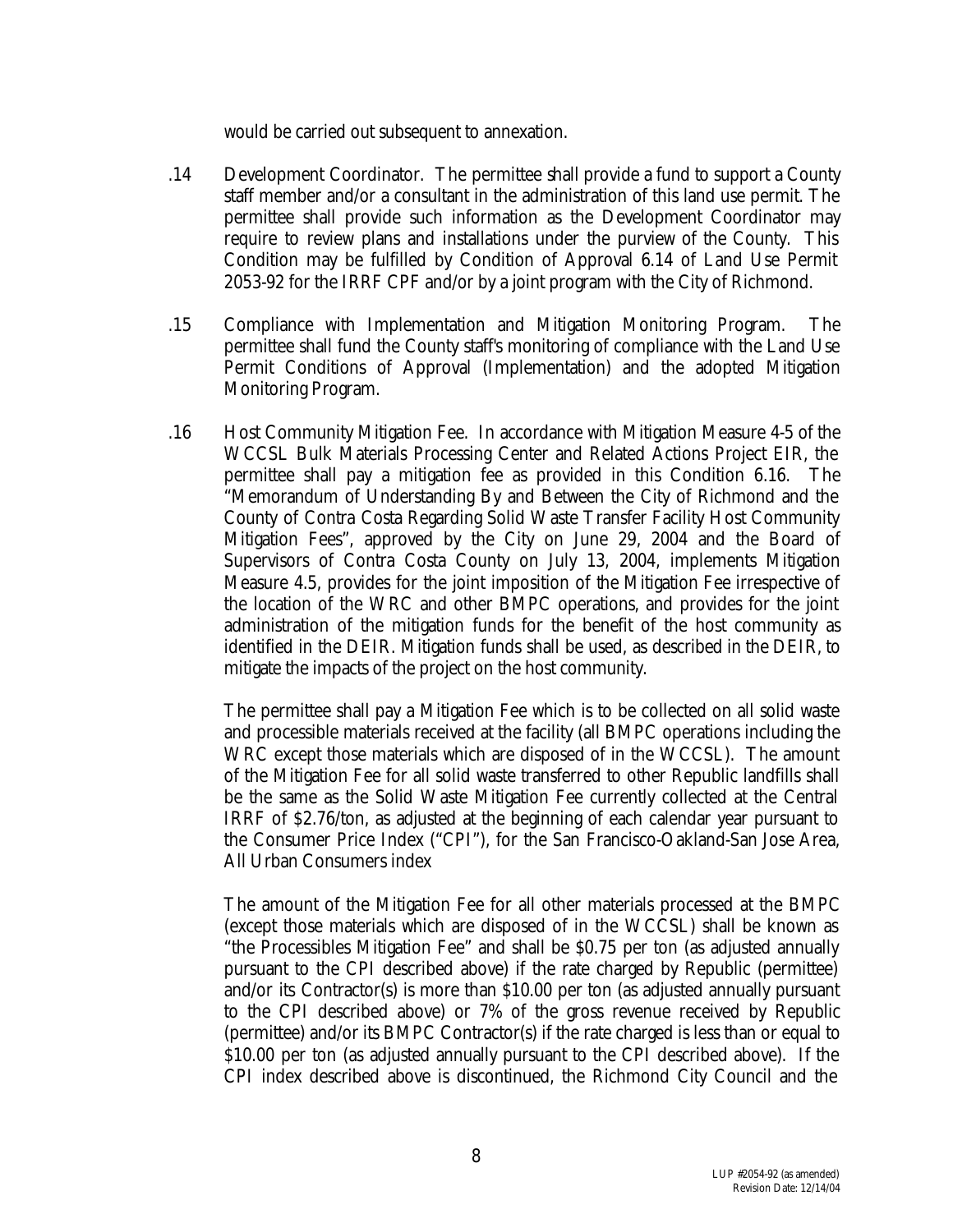Contra Costa County Board of Supervisors shall select a comparable index. The permittee is not, and shall not, be authorized to offer to permittees' customers pricing for combined or "bundled" services with services to process materials at the BMPC such that permittee's pricing of said services could be designed to circumvent the imposition of the Processibles Mitigation Fee on processible materials as provided for herein

The Mitigation Fee monies collected from the permittee will be paid to the County, held in a dedicated separate account, and jointly administered by the City and County for the benefit of the incorporated and unincorporated North Richmond area.

Recommendations for expenditures of the Mitigation Fee shall be made pursuant to the process described in Section 5 of the MOU as may be amended from time to time by the City and County. The MOU states that it shall be coterminous with the operation of the BMPC, except that upon operation ceasing at the BMPC, the MOU shall continue until all of the funds collected are expended for the benefit of the host community.

#### **7. LAND USE PERMIT CONSTITUENTS**

- .1 Initial Development and Improvements Plan. The Initial Development and Improvements Plan approved by this Conditional Use Permit and subject to these Conditions of Approval shall consist of the following schematic plans and studies included in the permittee's Land Use Application dated July 23, 2004; the revised Land Use Application dated August 3, 2004; the supplemental project description report entitled "Land Use Permit Application", dated August 2004; the plan set received August 27, 2004; the supplemental submittal entitled "Land Use Permit Application Additional Information September 2004" (received September 17, 2004), and the revised plan set received September 17, 2004, consisting of the following:
	- (a) Site Plan
	- (b) Waste Recycling Center Plan
	- (c) Composting Facility Plan
	- (d) Concrete/Asphalt Processing Facility Plan
	- (e) Soil Processing/Reclamation and Biosolids/Dredged Material Spreading Plan
	- (f) Wet/Powdery Material Blending (Waste Solidification) Plan
	- (g) Site Circulation Plan
	- (h) Public Access Trail Plan
	- (i) Grading Plan
	- (j) Landscape Plan
	- (k) Drainage, Erosion, and Sediment Control Plan
	- (l) Litter Control Program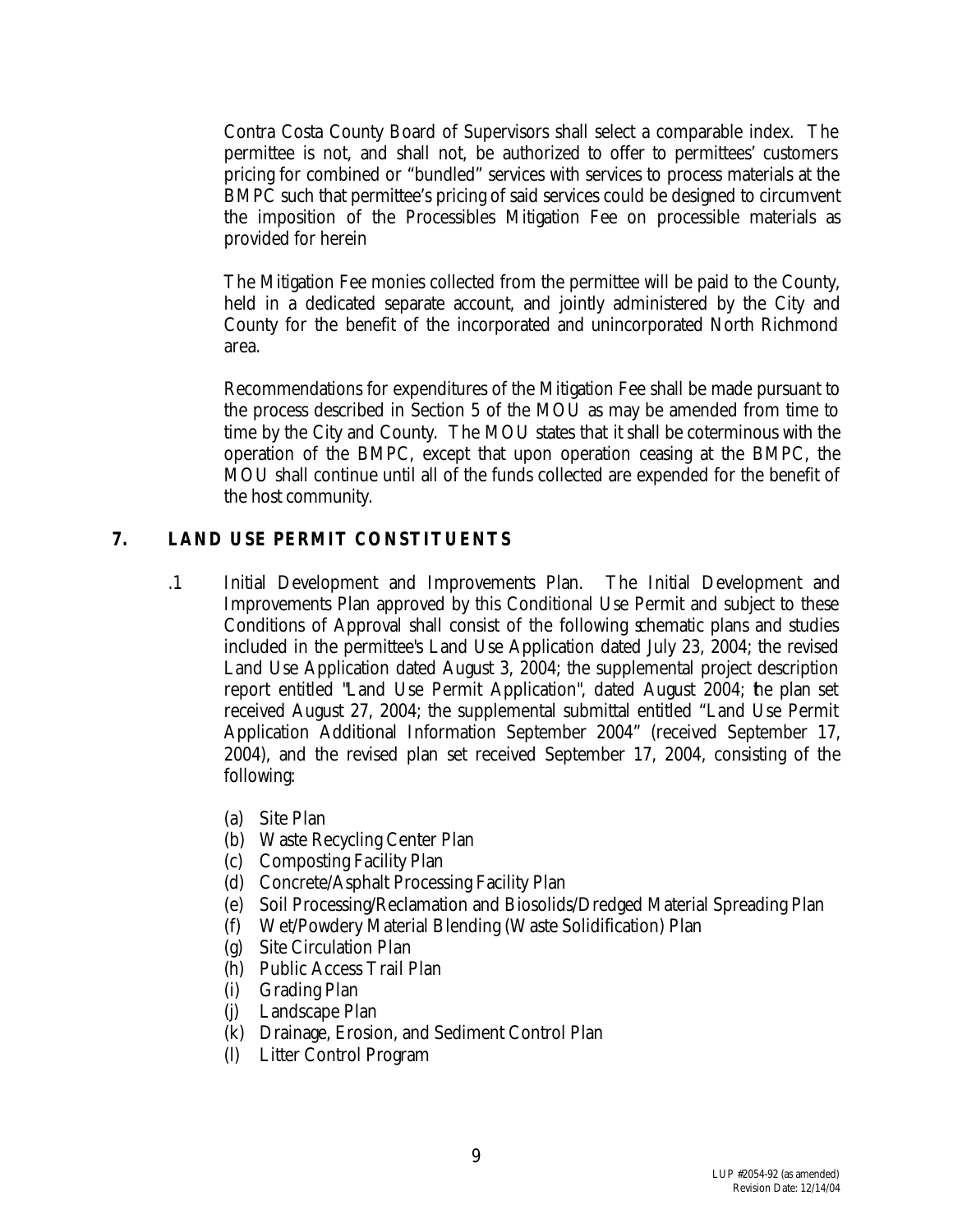.2 Regulatory Agency Approvals. Subsequent to the approval of this Conditional Use Permit, the permittee shall obtain approvals from the regulatory agencies having jurisdiction over the project, and obtain their detailed requirements for constructing, serving and operating the facility. The permittee shall notify the CCDD if proposed or adopted conditions or requirements do not appear to be consistent with this Conditional Use Permit or the WCCSL Bulk Material Processing Center and Related Action Environmental Impact Report. The approvals include, but are not limited to the following:

Prior to Construction:

- (a) General National Pollution Discharge Elimination System (NPDES) Industrial Activities Permit from the San Francisco Regional Water Quality Control Board (SFRWQCB).
- (b) Authority to Construct from the BAAQMD.

Prior to Operation:

- (a) General NPDES Industrial Activities Permit (SFRWQCB)
- (b) Permit to Operate from the BAAQMD.
- (c) Solid Waste Facilities Permit from the Local Enforcement Agency, with concurrence of the California Integrated Waste Management Board.
- .3 Final Development and Improvements Plan. Subsequent to the approval of the Land Use Permit and prior to the commencement of any construction, the permittee shall submit a Final Development and Improvements Plan (FDIP) to the CCDD and obtain its approval. The FDIP shall be consistent with the project approved by the Land Use Permit, but prepared to a level of detail appropriate for the review of engineering and construction proposals. It shall be consistent with the project's Initial Development and Improvements Plan, Environmental Impact Report (EIR) findings, Land Use Permit application, and these Conditions of Approval. The FDIP shall include:
	- (a) A Site Development Plan
	- (b) A Resource Recovery Program, as described in Section 16.
	- (c) A Landscaping Plan, as described in Section 18.
	- (d) A Transportation and Circulation Plan, as described in Section 19.
	- (e) A Site Services and Utilities Plan, as described in Section 20.
	- (f) A Drainage, Erosion and Sediment Control Plan, as described in Section 21.
	- (g) A National Pollution Discharge Elimination System Stormwater Permit, as described in Condition 7.2(a).
	- (h) Seismic Design, as described in Section 22.
	- (i) A Litter Control Program, as described in Section 25.
- .4 Phased Approval and Phased Construction. In reviewing the FDIP, the CCDD may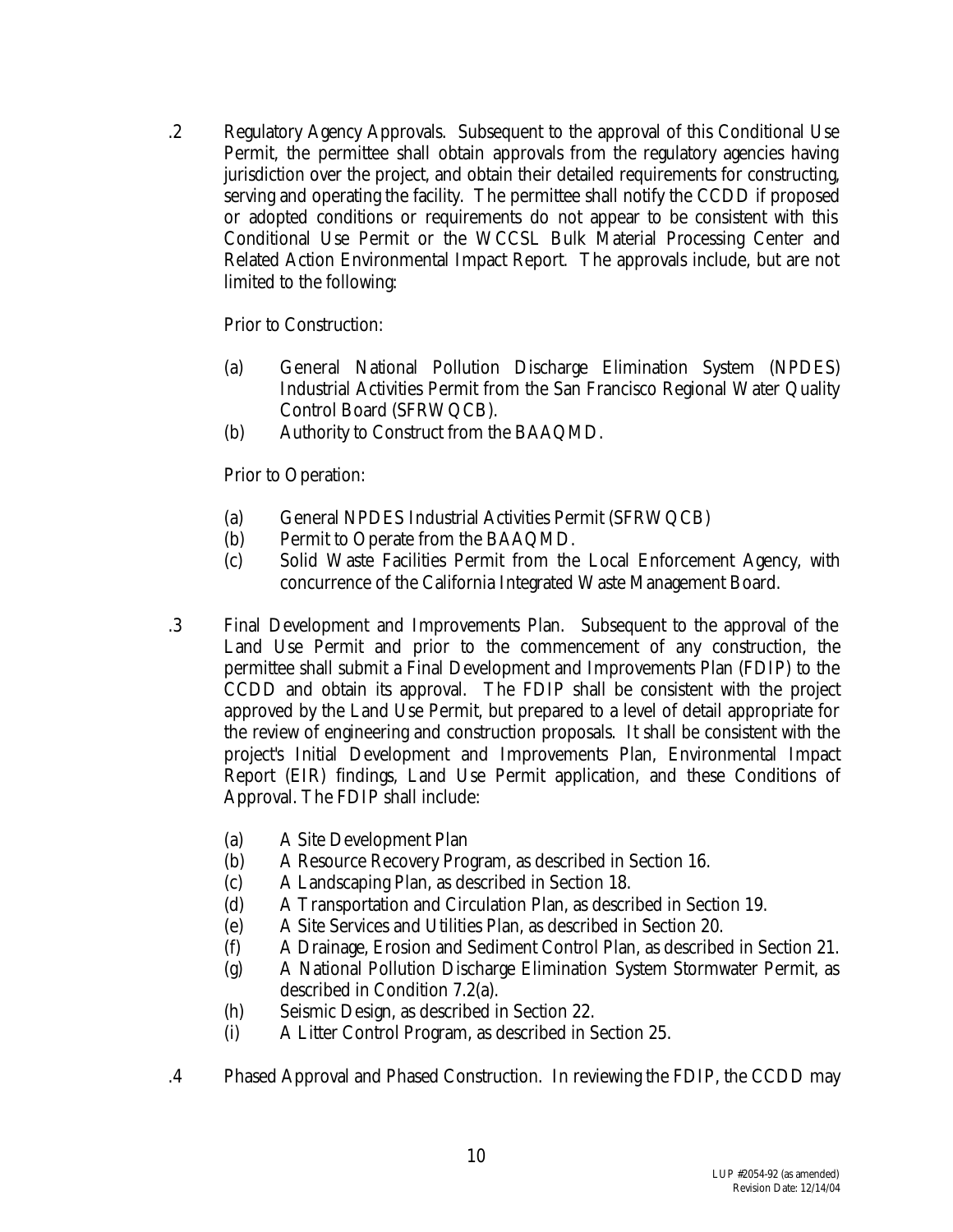provide for phased approval and subsequent phased construction of the project.

.5 Revisions to Final Development and Improvements Plan. The FDIP may be revised to reflect changes in facility operation due to changes in applicable local, state and federal laws and regulations. All revisions to the FDIP shall be reviewed and approved by CCDD.

## **8. ELIGIBLE MATERIAL TRANSPORT VEHICLES**

- .1 Eligible Vehicles. The permittee shall admit only the following transport vehicles to the facility:
	- (a) Self-hauler and commercial vehicles conveying eligible loads.
	- (b) Large-capacity trucks originating from the IRRF CPF site carrying eligible loads.
	- (c) Packer, drop-box, and other collection service solid waste collection vehicles.
	- (d) Vehicles hauling recyclable materials to and from the facility.
	- (e) Vehicles used for the transfer of residual waste to or from the IRRF CPF or a permitted landfill.

## **9. ELIGIBLE AND INELIGIBLE MATERIAL**

- .1 Eligible Material. The permittee may accept the following bulk materials destined for recovery and processing at the BMPC:
	- (a) Concrete and asphalt
	- (b) Woodwaste and yard debris.
	- (c) Limited residual waste as provided in Condition 9.4 below.

Materials destined for the Waste Recycling Center facility, biosolids and dredged materials, and wet/dusty material as defined by the City CUP 1101132 may be transported through the BMPC.

- .2 Ineligible Wastes. The permittee shall not allow the following wastes to be received at the facility:
	- (a) Municipal solid waste other than inert and organic material intended for recovery.
	- (b) Designated Wastes, as defined by Section 2522 of Article 2 of Chapter 15, Title 23, of the California Code of Regulations.
	- (c) Infectious wastes and untreated medical wastes.
	- (d) Hazardous and toxic wastes
	- (e) Radioactive wastes.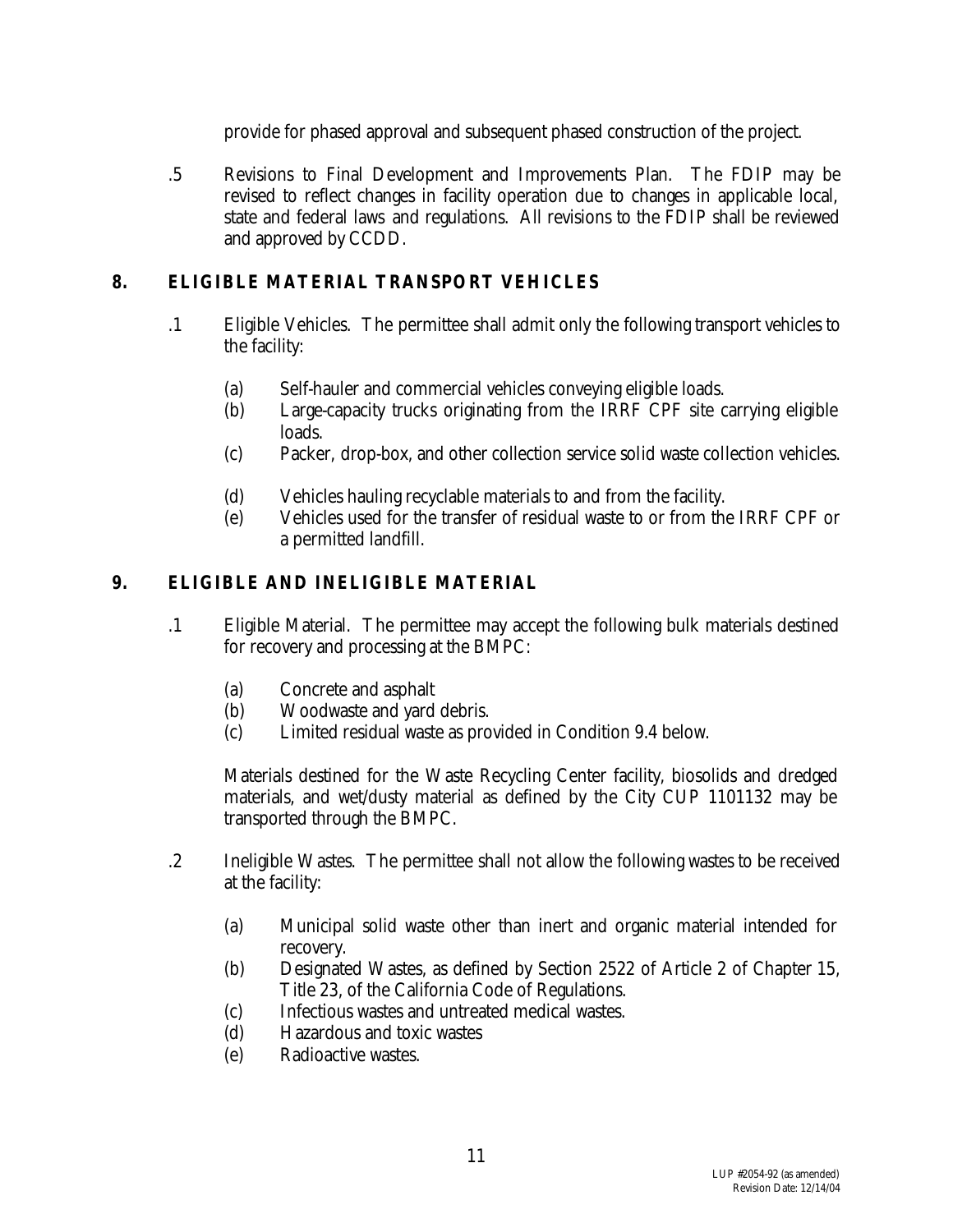- .3 Special Handling of Wastes. The following wastes may be received only in compliance with applicable regulations or the following conditions.
	- (a) White goods (appliances) must be handled under a CFC removal program that is in compliance with applicable regulations and approved by CCDD and LEA.
	- (b) Tires must be handled and disposed in accordance with applicable laws and regulations, including Section 17355(a) of Title 14 of the California Code of Regulations.
	- (c) Utility sludges, dredged materials, and other wet wastes must be handled in accordance with the Mitigation Measures, and Control Measures Incorporated by Applicant, identified in Impacts and Mitigation Measures 11-7, 11-8, and 11-9 of the WCCSL Bulk Materials Processing Center and Related Actions Project EIR.
	- (d) Universal Waste must be handled according to current regulations.
	- (e) Powdery wastes must be handled in accordance with Control Measures Incorporated By Applicant (n), (o), and (p) listed in Impact and Mitigation Measure 10-2 of the WCCSL Bulk Materials Processing Center and Related Actions Project EIR, page 10-20.
- .4 Residual Waste Management Program. The permittee shall prepare and submit a Residual Waste Management Program for approval by the CCDD. The program shall address the amount and disposition of non-recyclable residuals and the recycling of other residue materials generated by operations at the facility. The County may impose a cap on the amount of residuals allowed to be landfilled. It is contemplated that iron and steel will be the recyclable residues.

#### **10. LOAD INSPECTION**

.1 Eligible Loads. The permittee shall prepare and implement a program for checking loads at the WCCSL/BMPC gate house. The load inspection program shall include inspection for smoldering loads, hazardous and other ineligible wastes, and the procedures for their handling and disposal. The program shall be approved by the CCDD. The program may be operated in conjunction with the load inspection program required in City CUP 1101132.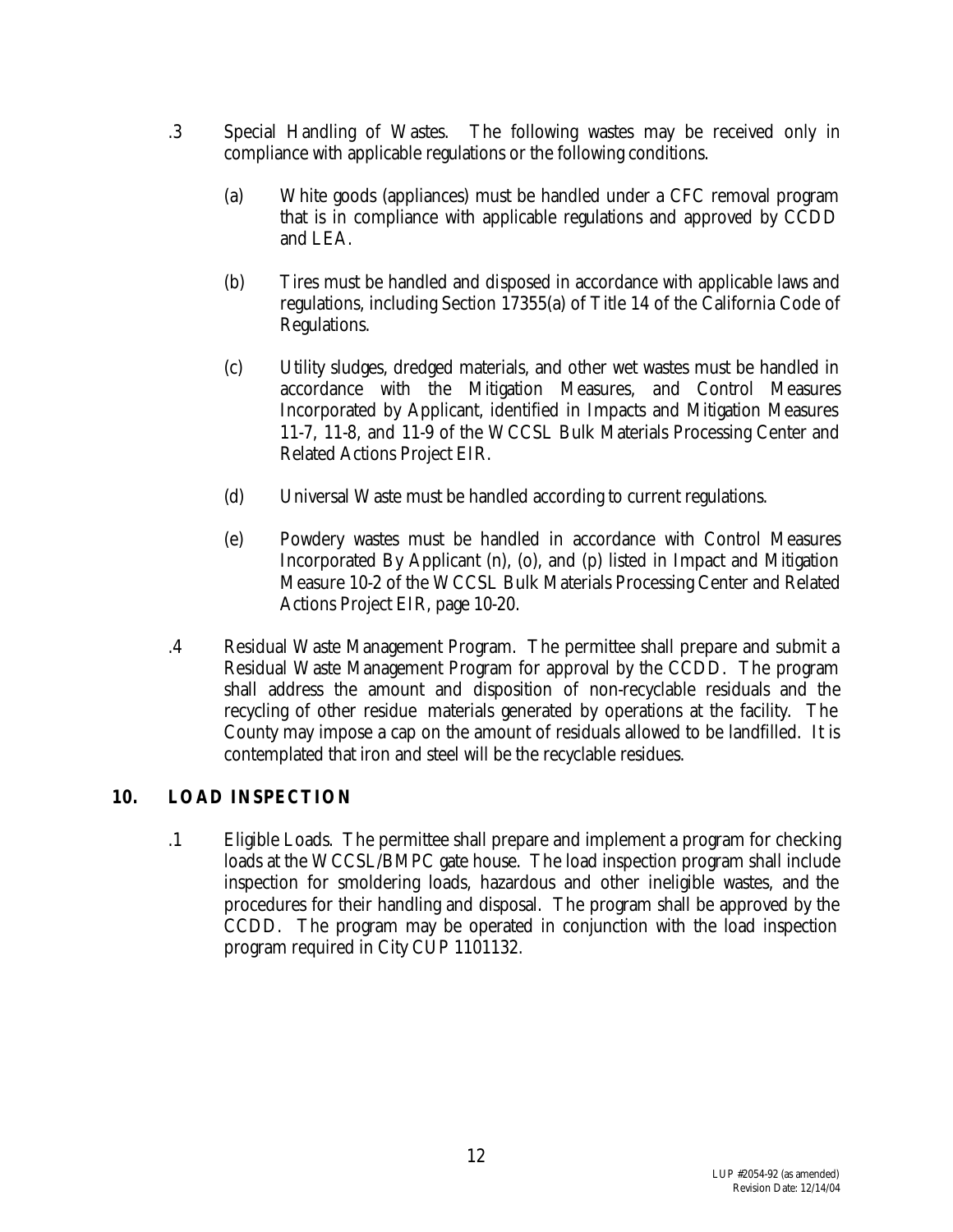## **11. MATERIAL TRACKING**

.1 Scales. The permittee shall utilize the scales at the WCCSL to weigh incoming and outgoing vehicles. A weighing program, approved by the CCDD and Director of Weights and Measures, shall be implemented to monitor material tonnage and origin. The program may be operated in conjunction with the tracking program required in City CUP 1101132. The Director of CCDD may exempt personal vehicles, autos and small trucks from the weighing program.

## **12. OPERATING PARAMETERS**

- .1 Vehicle Operations. Operations of eligible vehicles on-site shall be allowed 24 hours per day, seven days per week.
- .2 Operating Days. The BMPC shall remain open for business seven days a week, excepting Christmas, Thanksgiving, Fourth of July, and New Year's Day.
- .3 Hours Open to the Public. The BMPC shall remain open to the public until 5:00 pm, unless this is precluded by conditions at the landfill.
- .4 Processing Activity Hours of Operation. For the purposes of this condition, "processing activity" shall include, but not be limited to, the loading and unloading of material, processing of material (crushing of concrete and/or asphalt, wood chipping or grinding, transporting of material within site boundaries, etc.), and any other manipulation of materials. Processing activities at the facility are limited to the following schedule:
	- (a) Concrete and/or asphalt processing: 5:00 am to midnight, Monday through Saturday.
	- (b) Chipping and grinding green materials and wood: 5:00 am to midnight, 7 days/week.
	- (c) Composting processing: 5:00 a.m. to midnight, 7 days/week.
	- (d) The Director of CCDD may administratively shorten or extend the hours of operation prescribed above. This action shall be taken only after consultation with the permittee and the LEA. To shorten the hours of operation, the Director of CCDD shall find that the changes are needed to mitigate substantial noise, traffic, or similar impacts arising from the operation of the facility which were not known when this Land Use Permit was adopted. To extend the hours of operation, Director of CCDD shall find that the longer hours will not cause traffic, noise, glare, or similar impacts of facility operations to substantially increase in the vicinity.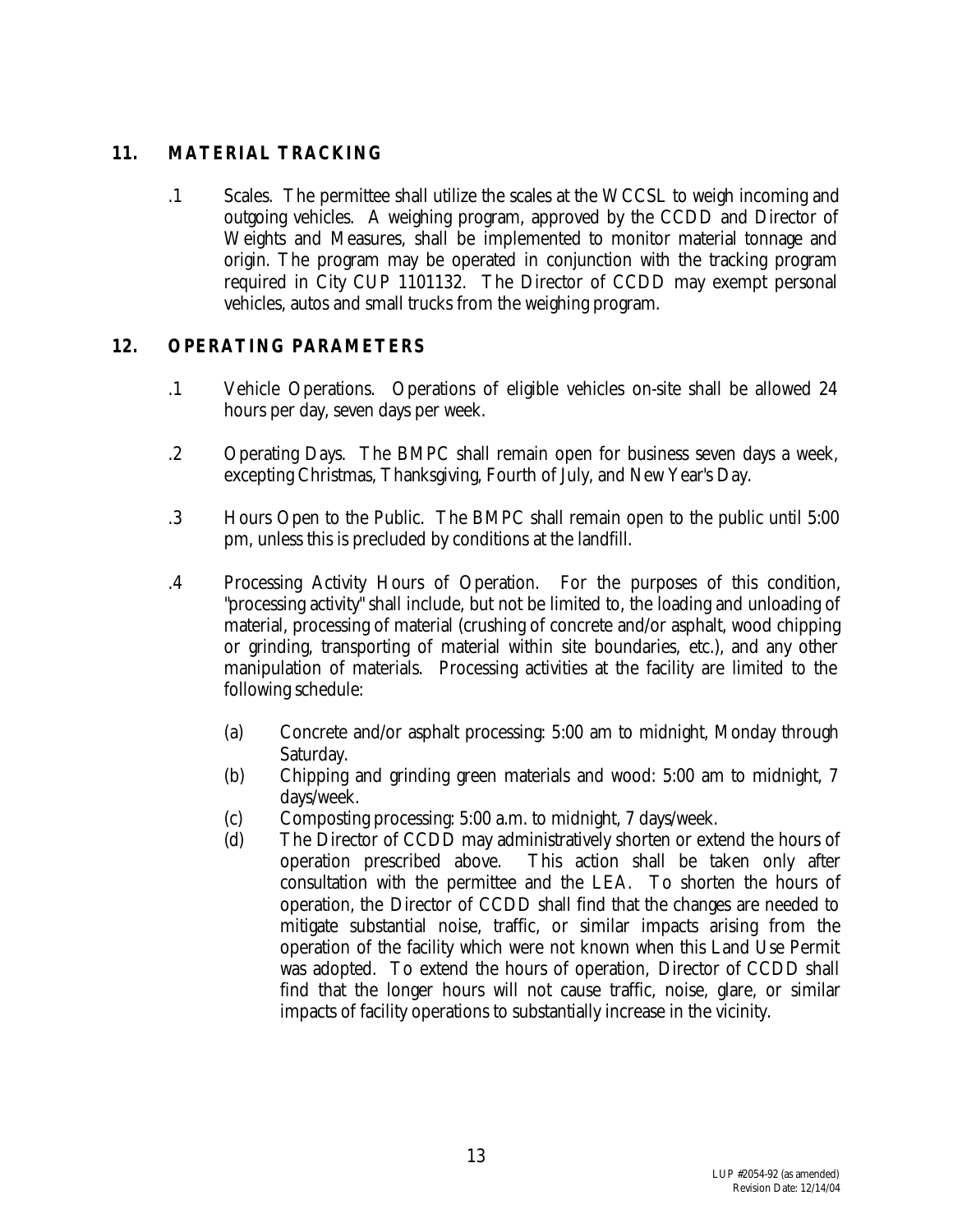- .5 Exemptions. The permittee may request in writing, and the Director of CCDD may grant, exemptions to Conditions 12.2, 12.3, and 12.4 for specific times for cause.
- .6 Operations Information. The permittee shall post a sign at the BMPC entrance, which notes the days and hours the facility is open to receive materials, and open to self-haulers. The sign shall also note the days the facility is closed due to holidays.
- .7 Maximum Daily Quantities. The BMPC may receive the daily maximum quantities of materials listed below (as specified in Table 3-3, page 3-15 of the WCCSL Bulk Materials Processing Center and Related Actions EIR). Recovery and diversion rates for these materials are listed in Condition 16.1.
	- (a) Green waste, organics and wood waste at the organics processing area: 1,134 tons/day (TPD)
	- (b) Concrete and asphalt materials: 2,026 tons/day (TPD)
- .8 Maximum Storage Capacity. The BMPC may have on-site at any given time the following maximum quantities of materials:, inclusive of this Land Use Permit and City CUP 1101132:
	- (a) Wood wastes: 10,000 CY or 25,000 tons of unprocessed wood waste in storage; 55,000 CY or 22,000 tons of shredded wood and mulch products in storage.
	- (b) Compost Materials: 150,000 CY or 56,000 tons of materials undergoing composting; 32,000 CY or 12,800 tons of unscreened compost in storage.
	- (c) Concrete: 110,000 CY or 175,000 tons of unprocessed broken concrete or asphalt rubble in storage; 60,000 CY or 95,000 tons of crushed concrete and asphalt products in storage.
- .9 Additional operating parameters include:

## **Composting:**

- (a) Compost windrows shall be maintained at sufficiently low heights to help avoid spontaneous combustion of the composting materials. Wood waste and other shredded material shall be kept in separate piles. Windrows shall be turned with sufficient frequency, or otherwise aerated, to avoid elevated composting temperatures and attendant risk of auto-combustion.
- (b) Composting facility operators shall monitor the carbon/nitrogen ratio of the material added to the windrow and assure aeration through appropriate means such as frequent turning and/or use of the aerated static pile technique.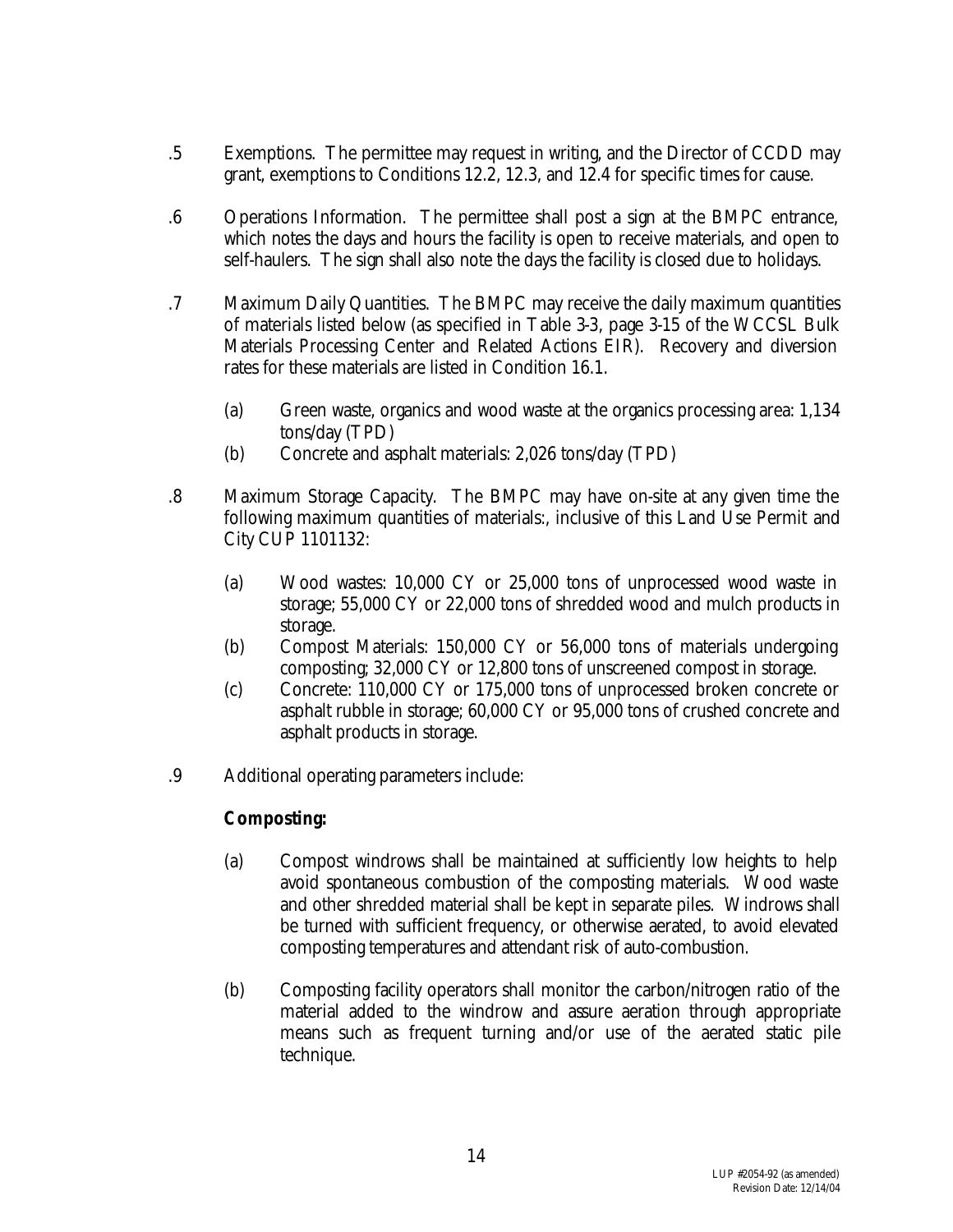- (c) Odors caused by composting of food waste shall be controlled through implementation of Mitigation Measure 10-5 in the EIR for the WCCSL Bulk Materials Processing Center and Related Actions Project, as well as the following Control Measures Incorporated by Applicant identified in Impact 10-5 of the EIR:
	- (1) The Applicant would work with the LEA to assure facility compliance with the odor impact minimization plan (OIMP) required by 14 CCR, Division 7, Chapter 3.1, Section 17863.4.
	- (2) Food processing industry materials would be rapidly incorporated (within hours) with other compostible materials, shredded materials, or compost.
	- (3) The windrows would be turned on an average of twice per week, or otherwise aerated, to maintain aerobic conditions.
	- (4) A monitoring program would be implemented to track the composting process and implement operational adjustments as necessary.
	- (5) The operations areas would be regraded as needed to ensure drainage and prevent ponding of compost leachate.
- (d) The Applicant shall screen materials in loads brought to the BMPC for the presence of potential pollutants, use defined grading and silt barriers to control silt, direct runoff over grassy surfaces, and shall comply with the requirements of the SFRWQCB and CIWMB for runoff to the runoffcontrol pond.
- (e) The Applicant shall cooperate with the Bay Area Air Quality Management District, the City, and the County to identify and implement measures to minimize PM10 emissions. This shall include, but not be limited to, implementation of Mitigation Measure 10-2 in the EIR for the WCCSL Bulk Materials Processing Center and Related Actions.
- (f) The potential for airborne bioaerosols and endotoxins during composting shall be controlled by the following Control Measures by Applicant identified in Impact 11-6 of the EIR:
	- (1) In the absence of rain, water shall be applied at least twice daily, more often when windy, on internal roads for dust control purposes.
	- (2) Green waste, wood waste, and composting materials shall be watered as unloaded.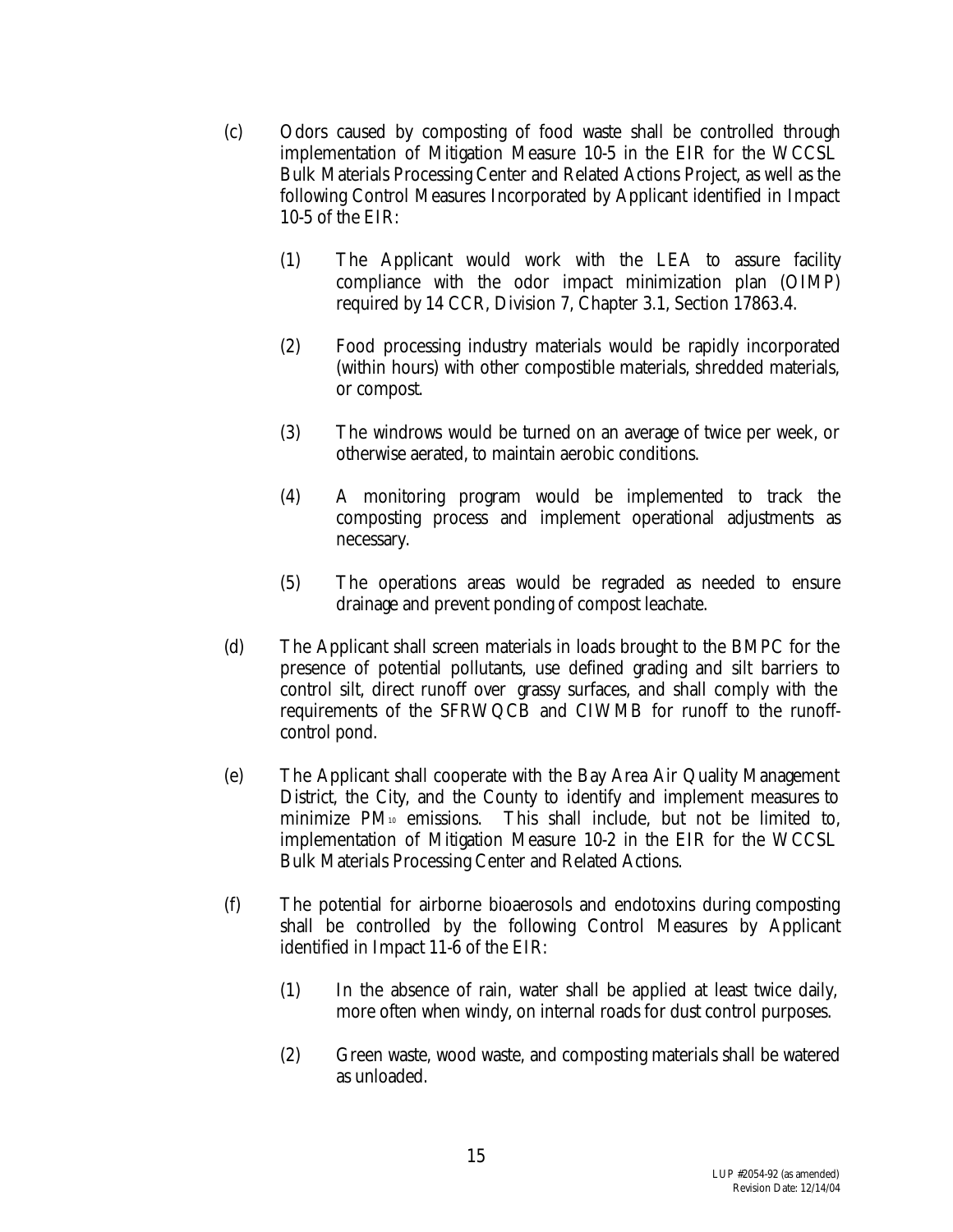- (3) Green waste, wood waste, and composting materials shall be prescreened to avoid dusty materials.
- (4) Water spray shall be applied during the shredding process to wet the material being shredded.
- (5) Water shall be applied on the compost windrows and pathways prior to aeration (turning).
- (6) Finished stabilized compost shall be screened and loaded during low wind speed conditions (less than 20 mph); handling of compost shall be suspended if the wind speed increases (above 20 mph).
- (7) Heavy equipment shall have enclosed cabs for operators, and other employees shall be required to use dust masks as necessary.
- (8) Wind fences and berms shall be strategically located in the Organics Materials Processing Area to reduce wind effects and control wind erosion.
- (g) The Applicant shall comply with federal and state regulatory standards for compost operation, pollutant concentrations, pathogen reduction, monitoring, record keeping, and reporting.
- (h) The Applicant shall comply with applicable Federal rules and revised California rules regarding composting and control of the plant pathogen *Phytophthora ramorum,* the causative agent of Sudden Oak Death*.* If finished compost or mulch are transported out of the quarantined area, a Compliance Agreement would be executed with the County Agricultural Commissioner at the required time and specified conditions therein would be followed.

#### **13. CONSTRUCTION CONDITIONS**

.1 Construction Defined. For the purposes of this Land Use Permit, "construction" is defined as those activities which encompass the startup of equipment, preparation of the site (e.g. movement of earth and grading), installation of utilities, erection of structures and improvements to the site (e.g. landscaping, fencing and placement of berms). Maintenance, repair and servicing of equipment are not considered construction activities.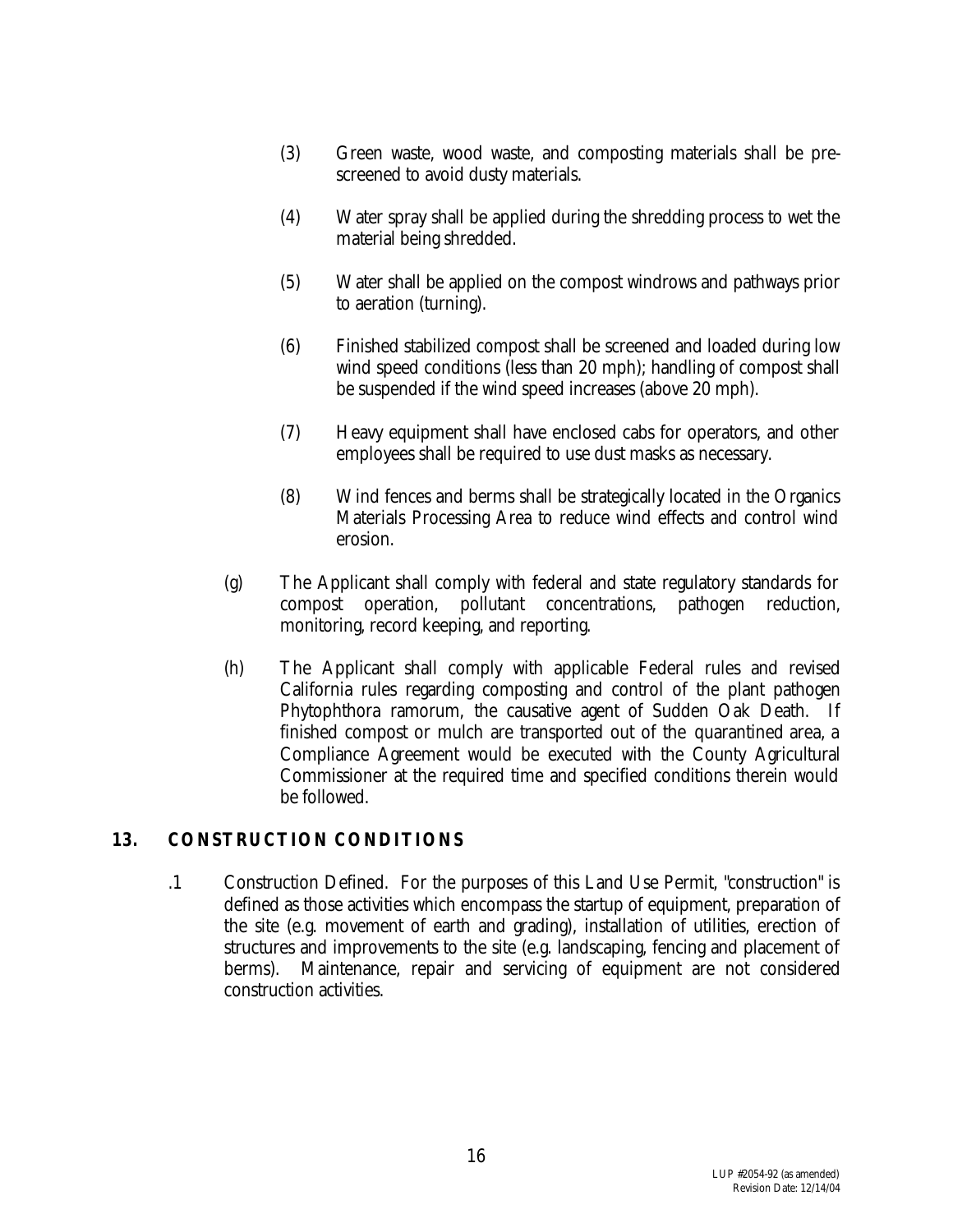- .2 Hours of Construction. The permittee shall restrict outdoor construction activities to the period from 7:00 a.m. to 6:00 p.m., Monday through Friday.
- .3 Exemption. The permittee may request in writing, and the Director of Community Development may grant, exemptions to Condition 13.2 for specific times for cause.
- .4 Construction Approvals. Written authorization by the CCDD is required before construction may commence. These authorizations may be issued in a phased manner (see Condition 7.4).
- .5 Dust Suppression. See Condition 23.4.
- .6 Storm Water Discharge. See Section 21.
- .7 Construction Debris. The permittee shall recycle, or cause to be recycled, as much of the construction debris as feasible and dispose of the remaining debris in a permitted landfill.
- .8 Construction Noise. See Section 24.1.

## **14. EQUIPMENT ACTIVITY AND MAINTENANCE**

- .1 Equipment Activity and Maintenance. The permittee shall maintain BMPC equipment in optimum working order. Equipment shall be shut off when not in use with the exception that diesel engines shall be allowed to idle rather than start up and shut down frequently. Equipment shall be stored, serviced, and repaired in a maintenance area designated in the Final Development and Improvements Plan and approved by the CCDD and City. Maintenance records, subject to review by both the CCDD and City, shall be kept on all pieces of facility equipment.
- .2 Containment features. Vehicle washing areas and maintenance structures shall be designed to ensure containment of liquids. All liquids collected from these areas shall be treated as required by WCCSD or other applicable regulations.

#### **15. SITE DESIGN PLAN**

- .1 Site Design Plan. The permittee shall prepare and submit a Site Design Plan to the CCDD and obtain approval prior to beginning construction. The Plan shall show boundary lines and shall show facility locations and installation specifications based on final engineering and construction plans. The Plan may reflect the phasing of the project and shall include:
	- (a) Final site contours.
	- (b) On-site road locations and construction specifications.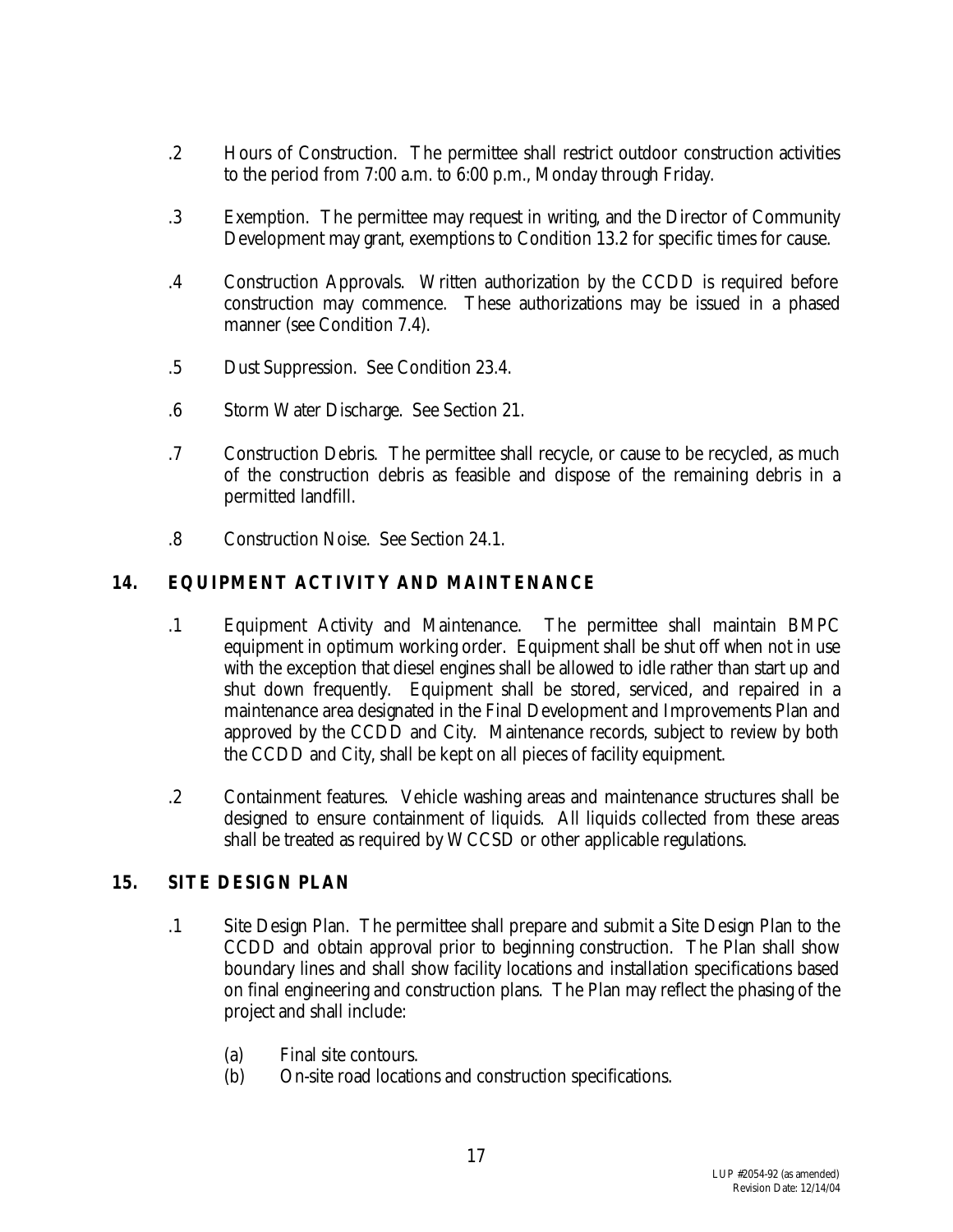- (c) On-site processing areas and construction specifications.
- (d) Building locations, if any.
- (e) Entrance facility location and specifications.
- (f) On-site rights-of-way and easements.
- (g) Water, sewer, and other utility installations, unless shown on a separate utilities service plan.
- (h) Areas for material storage and handling.

## **16. RESOURCE RECOVERY**

- .1 Resource Recovery. Table 3-4, pages 3-26 of the WCCSL Bulk Material Processing Center and Related Actions EIR quantifies how the BMPC project, as proposed and evaluated in the EIR, could divert or beneficially reuse 78 percent of incoming waste from landfill disposal. The permittee shall implement the BMPC beneficial reuse programs and use its best efforts to attain the postulated diversion or beneficial reuse rates, as expressed in tons, identified in the EIR. The permittee shall document the beneficial reuse as specified in Sections 6.6 and 6.7. Maximum daily quantities of materials received at these facilities are identified in Condition 12.7. Percentage rates refer to the percentage of material brought in that is beneficially reused:
	- (a) Bulk Materials Processing Activities: Percentage rates refer to the percentage of material brought in that is beneficially reused:
		- (1) Composting: 90 percent beneficial re-use
		- (2) Wood waste recovery: 90 percent beneficial re-use
		- (3) Concrete/asphalt processing: 100 percent beneficial re-use
- .2 Best Efforts. "Best Efforts" as used herein means the permittee shall use available economically feasible means to maximize diversion of recyclable materials from landfill disposal. CCDD and permittee shall review permittee's efforts to remove recyclable materials from the waste stream as needed.
- .3 Diversion or Beneficial Reuse Rate Adjustments. After operating experience is gained at the BMPC, permittee may request from the CCDD diversion or beneficial reuse rates adjustments based on actual data on material received and beneficially reused by each individual facility component.

## **17. BARGE TRANSPORTATION PROGRAM**

.1 Program Development. If permitted by the appropriate agencies, the permittee may develop a barge transportation program, including related facilities, to promote the hauling of recyclable materials via the San Francisco/San Pablo Bay water transportation network. The program shall use the existing mooring site identified in the IRRF EIR and shall be limited to one barge trip per day. The program shall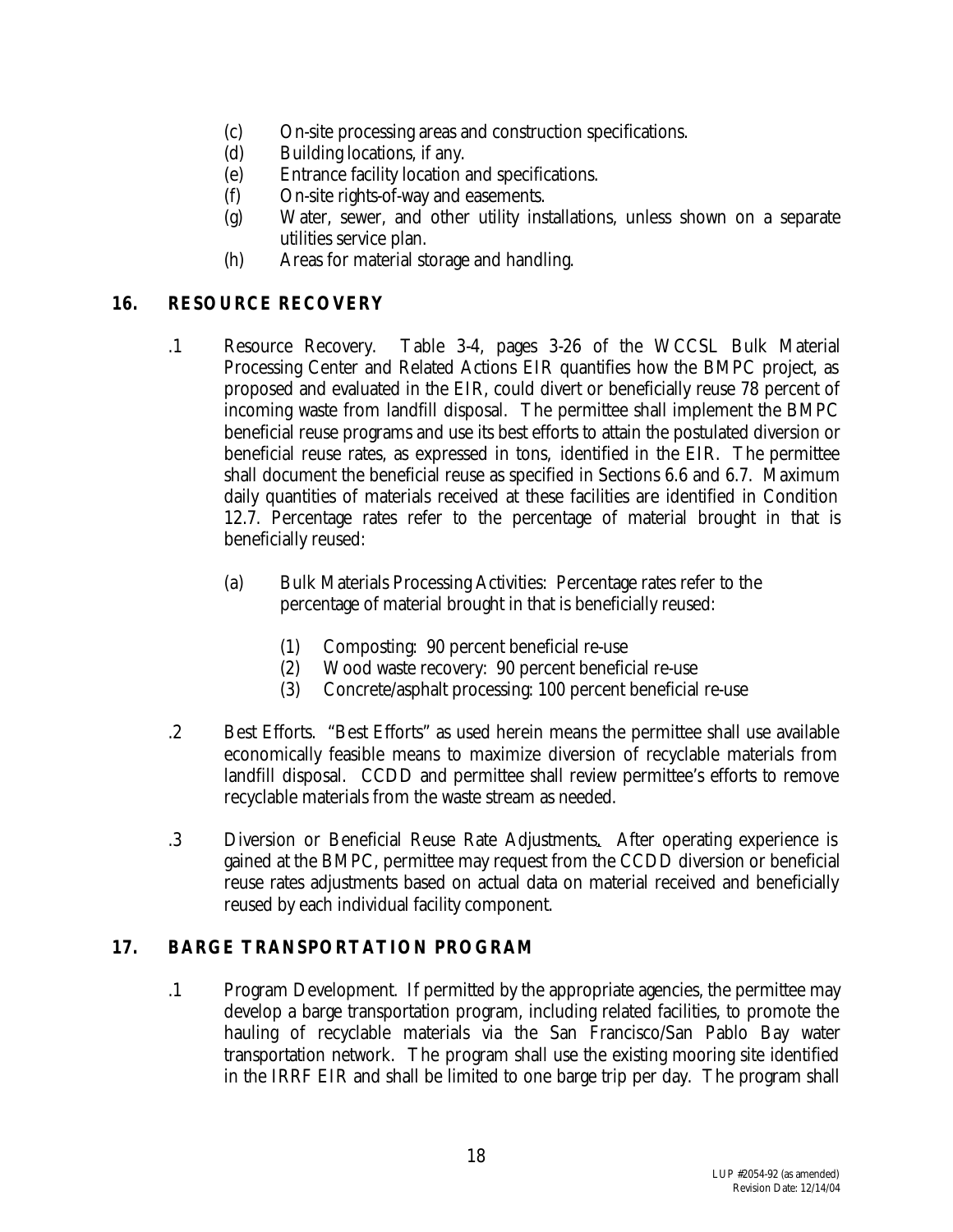be consistent with the IRRF EIR findings and these Conditions of Approval, and be subject to the following conditions.

- .2 Lighting. The permittee shall design and locate the lighting system for the barge unloading area to not substantially impact shoreline vistas.
- .3 Barge Docking Facility Plan. The permittee shall prepare and submit for approval by the CCDD a Barge Docking Facility Plan prior to construction. The plan shall include the following:
	- (a) Design and materials for mooring dock improvements, including the mooring posts.
	- (b) Design and materials for unloading platform.
	- (c) Design and materials for retaining walls adjacent to the mooring site.
	- (d) Guidelines for transport and loading/unloading activities, including high wind/storm conditions, night navigation and barge speed restrictions.

## **18. LANDSCAPING, SIGNAGE, AND LIGHTING**

- .1 Landscaping Plan. The permittee shall prepare and submit a Landscaping Plan of the entire site, to be approved by the CCDD, prior to submitting the plan to the CIWMB and LEA as part of the Closure/Post Closure Maintenance Plan. The permittee shall install and maintain the approved landscaping. The plan may be approved and installed in phases.
	- (a) The applicant shall prepare a final landscaping and irrigation plan, identifying quantities, species, sizes and locations of plantings, and locations, types, sizes, and quantities of irrigation fixtures, to be submitted to and approved by the CCDD.
	- (b) The final landscaping and irrigation plan shall include native plants where appropriate, and shall identify alternatives to the planting of eucalyptus trees.
	- (c) The final landscaping and irrigation plans shall be consistent with Mitigation Measure 9-1(e) of the WCCSL Bulk Materials Processing Center and Related Actions Final EIR, regarding prohibition of installation of trail improvements and landscaping on the levee during the nesting season for salt marsh dependent bird species.
	- (d) The final landscaping and irrigation plan for the Public Access Trail shall include a detailed trail design, to be prepared by a landscape architect, and shall identify trail design characteristics, pause points, locations of benches, refuse bins, location of signage, trail landscaping, and other relevant features of the trail.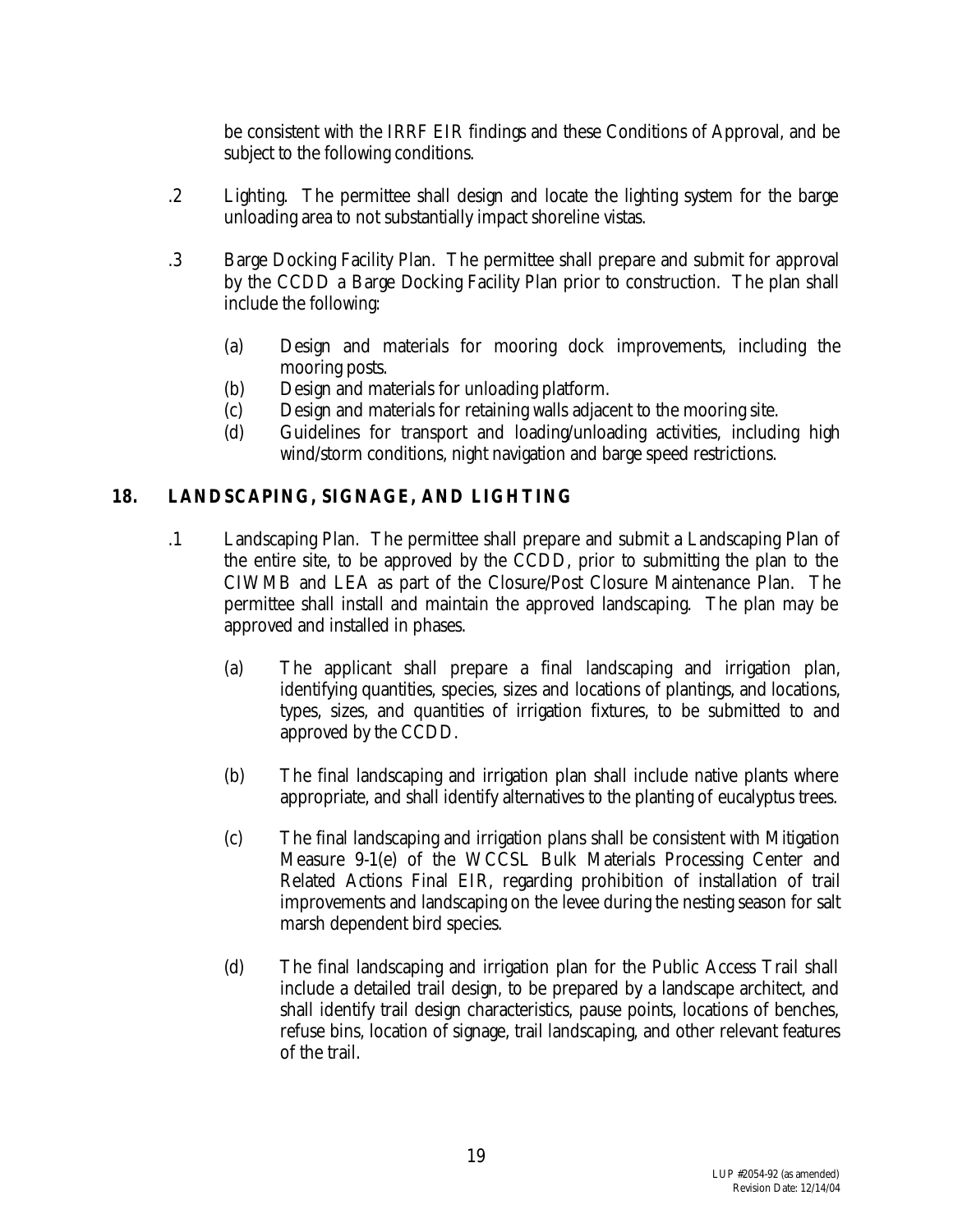- .2 Signage. The applicant shall prepare a final signage plan, identifying quantities, types, sizes and locations of signs at the landfill, including interpretive and instructional signs on the Public Access Trail, to be submitted to and approved by the CCDD. The final signage plans shall be consistent with Mitigation Measure 9- 1(b) of the WCCSL Bulk Materials Processing Center and Related Actions Project EIR regarding signage along the Phase 3 segment of the Public Access Trail, Mitigation Measure 9-1(c) regarding signage prohibiting dogs, Mitigation Measure 9- 4(b) regarding signage prohibiting access to Area C, and Mitigation Measure 10-1(g) regarding speed limit signs.
- .3 Public Access. The permittee shall consult and coordinate with the CCDD, City of Richmond, San Francisco Bay Conservation and Development Commission (BCDC) and the East Bay Regional Parks District (EBRPD) for appropriate landscaping along the Phase 3 portion of the public access trail. This Condition shall be consistent with an approved Closure/Post Closure Maintenance Plan. (See Conditions 19.5 and 19.6).
- .3 Lighting. The permittee shall design and locate the lighting system to reduce glare and to not substantially impact area land uses. The permittee shall install directional shading on all outdoor lamps for night operation. In addition, focused security lamps with directional shading shall be installed as necessary.

## **19. TRANSPORTATION AND CIRCULATION PLAN**

- .1 Transportation and Circulation Plan. The permittee shall prepare and submit a Transportation and Circulation Plan, and obtain the approval of the County Public Works Department (CPWD) and CCDD prior to beginning transportation-related construction. The Transportation and Circulation Plan shall be submitted as part of the FDIP. The Plan shall detail the on-site circulation, including parking, vehicle storage and queueing areas.
- .2 Preliminary Plan Submittal. Should any public roads occur within the WCCSL property, the permittee shall submit a sketch/alignment plan to the RPWD, Road Engineering Division, for review showing all public road improvements prior to starting work on the improvement plans. The sketch/alignment plan shall be to scale and show proposed and future curb lines, lane striping details and lighting. The sketch/alignment plan shall also include adequate information to show that adequate sight distance has been provided.
- .3 Access Route. Access to and from the BMPC site shall be, by vehicle type, via the following routes:
	- (a) Commercial and recyclables haulers from I-80 from the north I-80, Richmond Parkway, and Parr Boulevard; from the south - I-580, Castro Street, Richmond Parkway, and Parr Boulevard.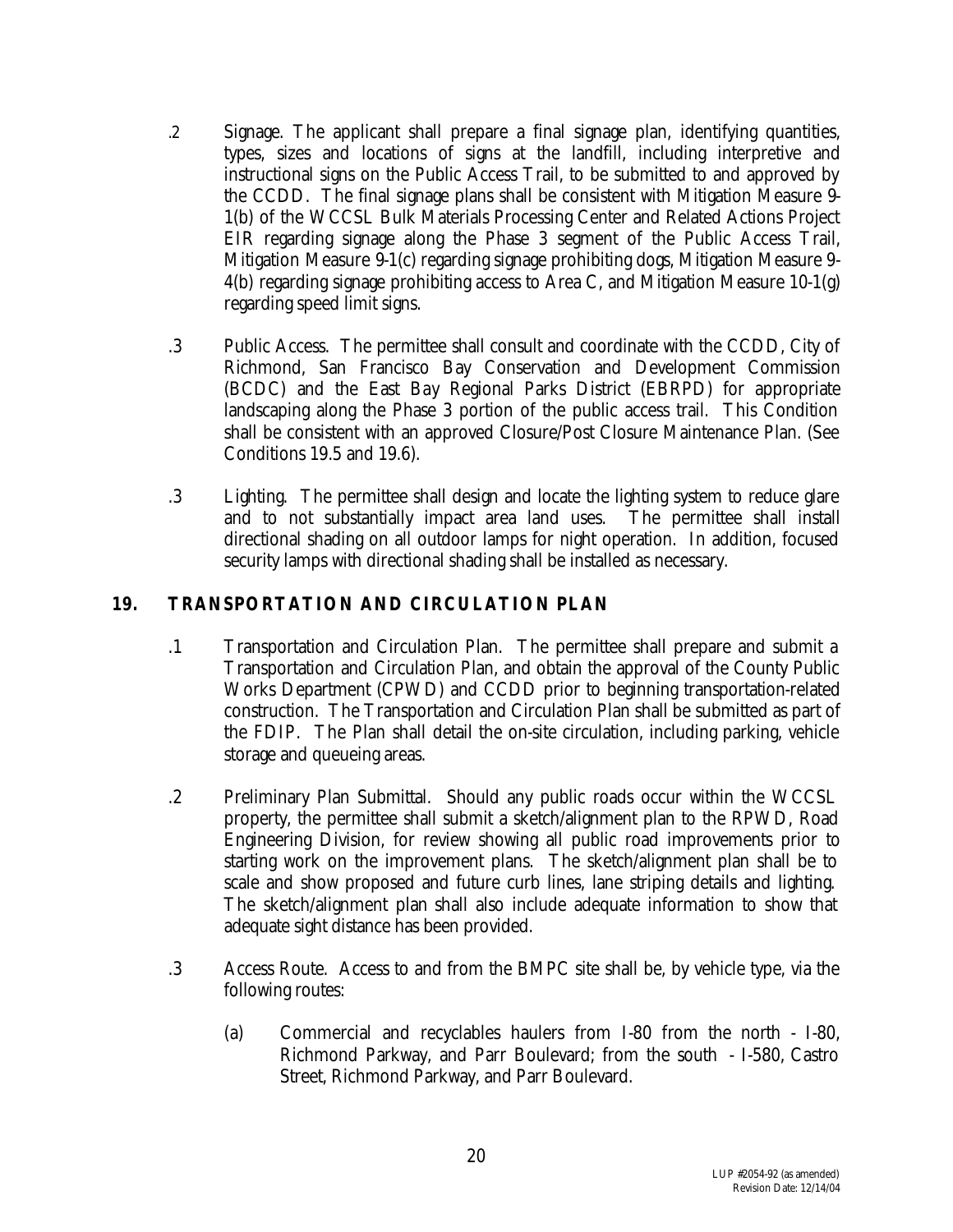(b) All vehicle traffic between the IRRF CPF and the BMPC site - Pittsburg Avenue, Richmond Parkway, and Parr Boulevard.

The permittee shall specify use of the above prescribed routes in all user contracts and shall notify non-contract users of these requirements. A more direct route for local commercial haulers may be submitted for review and approval by CCDD. Exemption from these prescribed routes is allowed if detour routes are in force.

- .4 Violation of Prescribed Haul Route. Upon a determination by the County that a user of the BMPC has violated Condition of Approval 19.3 by using a prohibited access route, and upon a written direction by the County, the permittee shall notify the hauler that a repeated violation will result in removal from the facility's list of approved haulers, or other sanction(s) against the permittee directed by the County. A system for reporting alleged violations and for monitoring enforcement data shall be established by the County and permittee prior to facility operation.
- .5 Public Access. The permittee shall implement a public access trail, with landscaping and trail improvements around the perimeter of the site, in accordance with the "West Contra Costa Sanitary Landfill, Inc. Shoreline Public Access Trail Development Plan", contained in Appendix 3K of the WCCSL Bulk Materials Processing Center and Related Actions Project EIR.

The plans for public access shall implement the public access policies of both the County and City of Richmond as they affect the existing landfill site to the extent that the policies can be accommodated by and do not interfere with the permitted activities and the landfill Closure/Post Closure Maintenance Plan. The permittee may be required to dedicate or reserve for future dedication easement areas on the WCCSL property to ensure the future viability of the County and City of Richmond public access policies.

.6 Public Access Trail Maintenance. The permittee shall be responsible for maintenance of the trail, as described in Appendix 3K, section 11.2 of the WCCSL Bulk Materials Processing Center and Related Actions Project EIR. WCCSL, Inc.'s, responsibility for trail maintenance will remain in full force so long as there are business ventures operating on the WCCSL property whether these business ventures are operated by WCCSL, Inc. or its successor. In the event that WCCSL, Inc. or its successor is no longer operating any businesses on the property, then all private fiscal responsibility for the Trail will cease. In the event that WCCSL, Inc. or its successor is no longer fiscally responsible for the maintenance of the Trail, WCCSL or its successor will meet with the County, City of Richmond, ABAG Bay Trail staff, and Trails for Richmond Action Committee to discuss funding source alternatives before any closure of the trail.

Construction and maintenance of the trail shall be in compliance with the following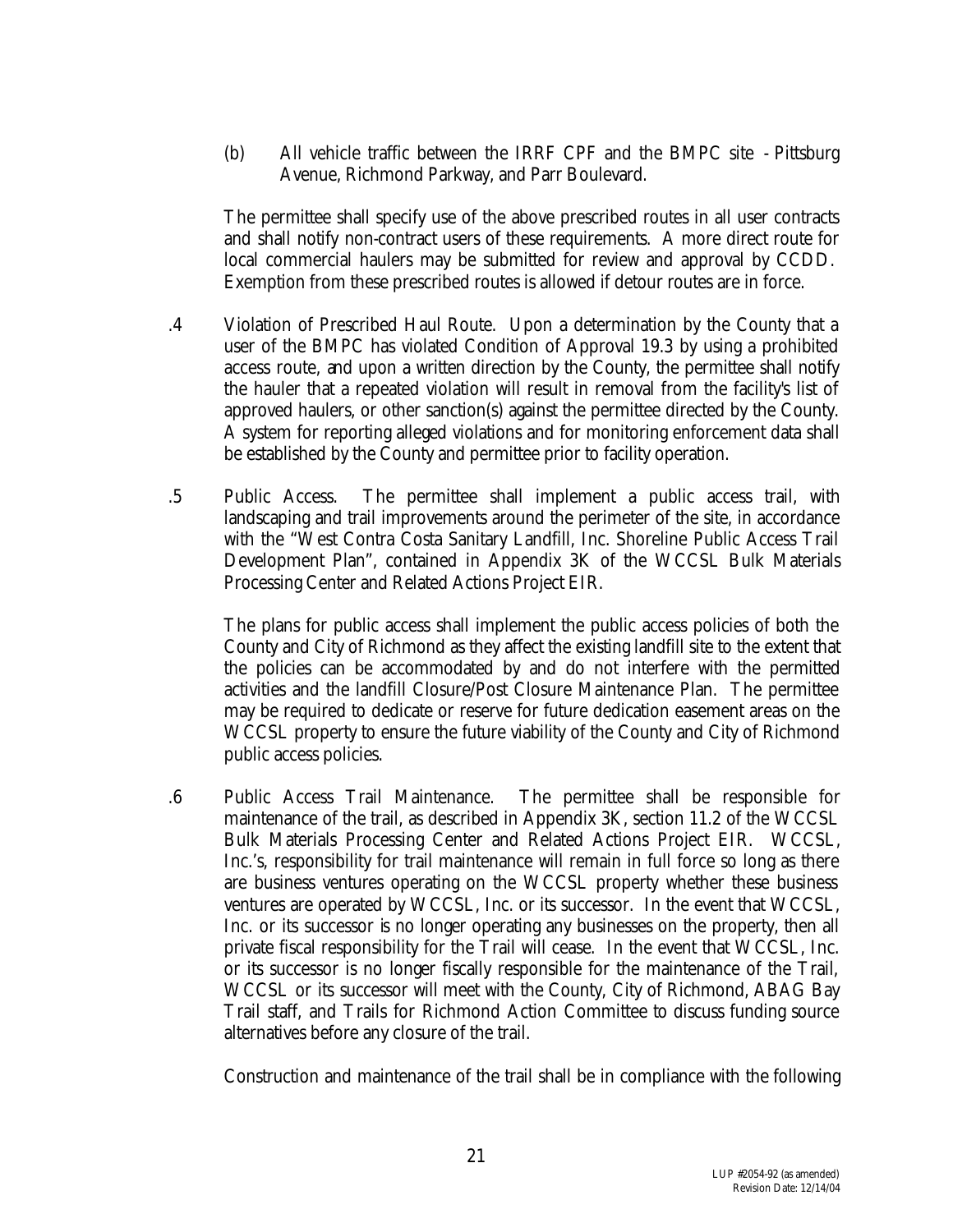#### conditions:

- (a) The minimum width of the trail shall be 12 feet.
- (b) Dogs shall not be permitted on the Trail, in accordance with Control Measure Incorporated by Applicant 9-1 (a), identified in Impact and Mitigation Measure 9-1 of the WCCSL Bulk Materials Processing Center and Related Actions Project EIR.
- (c) An interpretive program shall be implemented explaining the sensitivity of the surrounding marshland habitat, in accordance with Control Measure Incorporated by Applicant 9-1 (b), identified in Impact and Mitigation Measure 9-1 of the WCCSL Bulk Materials Processing Center and Related Actions Project EIR.
- (d) The Trail (Barrier) Planting Recommendations developed by Environmental Stewardship & Planning shall be implemented to control the spread of invasive exotics and to establish a protective buffer of native vegetation between the proposed Trail alignment and adjacent marsh and open water habitats, in accordance with Control Measure Incorporated by Applicant 9-1 (c), identified in Impact and Mitigation Measure 9-1 of the WCCSL Bulk Materials Processing Center and Related Actions Project EIR.
- (e) The interpretive program proposed by the Applicant shall be developed in consultation with the Bay Conservation Development Commission (BCDC) and California Department of Fish and Game (DFG) to educate Trail users of the sensitivity of the marshland and open water habitat to wildlife, the prohibition on take and harassment of special-status species, and the requirement of staying on the Public Access Trail to minimize disturbance to sensitive wildlife, in accordance with Mitigation Measure 9-1(a) of the WCCSL Bulk Materials Processing Center and Related Actions Project EIR.
- (f) Adequate controls shall be developed as part of the interpretive program to prevent human access into the San Pablo Creek Marsh habitat along 600 feet of the Phase 3 segment of the Trail north of the WCCSL, in accordance with Mitigation Measure 9-1(b) of the WCCSL Bulk Materials Processing Center and Related Actions Project EIR. This may require use of exclusionary fencing, and shall at minimum include installation of permanent signage at 100 foot intervals which states:

No Trail Access Sensitive Wildlife Habitat Visitor Access Prohibited

(g) Dogs shall be prohibited from using the Trail, in accordance with Mitigation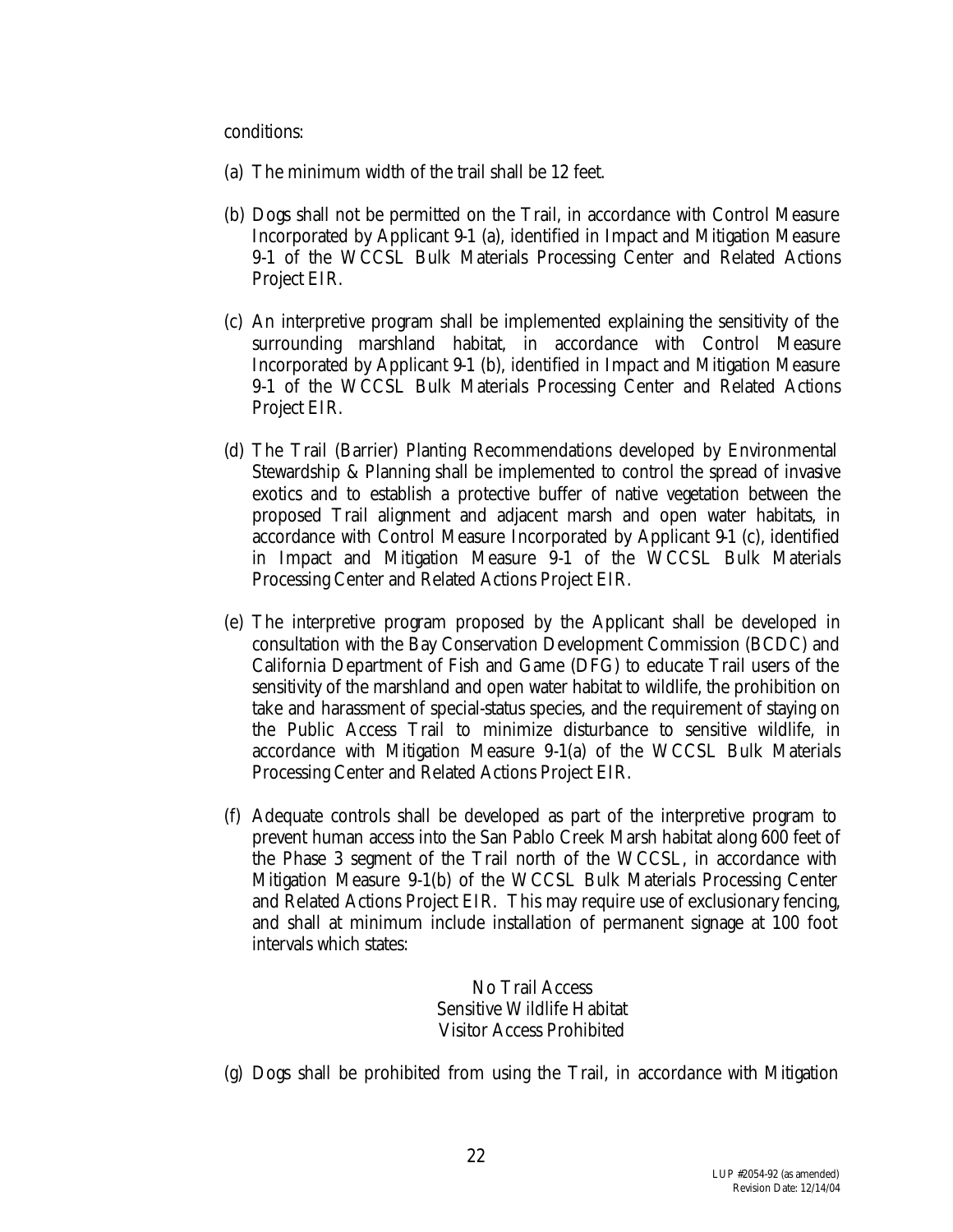Measure 9-1(c) of the WCCSL Bulk Materials Processing Center and Related Actions Project EIR. Permanent signage shall be installed as part of the interpretive program at the trailhead and as separate permanent signs within 100 yards of the beginning of the northern and southern trail segments explaining the sensitivity of the area and clearly state "No Dogs Allowed." Signage shall refer users to other local shoreline parks where dogs are permitted (e.g. Berkeley Shoreline Park, Point Isabel). Experience gained from operation of the Trail shall be used by the appropriate entities to determine whether additional enforcement measures are necessary and possible funding mechanisms.

- (h) As directed by appropriate agencies, the Applicant shall cooperate with efforts on predator control of feral cats, dogs, and red fox, in accordance with Mitigation Measure 9-1(d) of the WCCSL Bulk Materials Processing Center and Related Actions Project EIR.
- (i) All construction activities on the levees, including installation of any Trail improvements and the barrier landscape plantings, shall be prohibited during the nesting season for salt marsh dependent bird species, from February 1 through July 31, in accordance with Mitigation Measure 9-1(e) of the WCCSL Bulk Materials Processing Center and Related Actions Project EIR.
- (j) Trail improvements shall be restricted to uplands, the tops of existing levees, and the existing roadway along the south side of San Pablo Creek to minimize further disturbance in the adjacent marsh and riparian habitats, in accordance with Mitigation Measure 9-1(f) of the WCCSL Bulk Materials Processing Center and Related Actions Project EIR.
- (k) The Phase 4 alignment of the Trail shall be eliminated from the proposed Project to avoid the required disturbance to shoreline habitat on this portion of the site and prevent the potential disruption to wildlife habitat and movement along the existing isolated levee segment, in accordance with Mitigation Measure 9-4(a) of the WCCSL Bulk Materials Processing Center and Related Actions Project EIR.
- (l) Permanent signage shall be installed as part of the required interpretive program at the southern end of the levee along the west side of Area C which deters visitor access to this segment of the levee, in accordance with Mitigation Measure 9-4(b) of the WCCSL Bulk Materials Processing Center and Related Actions Project EIR. The signage shall be installed at 20-foot intervals across the width of the levee, within 10 yards of the point where the levee narrows north of the proposed kayak staging area. The signage shall state:

No Trail Access Sensitive Wildlife Habitat Visitor Access Prohibited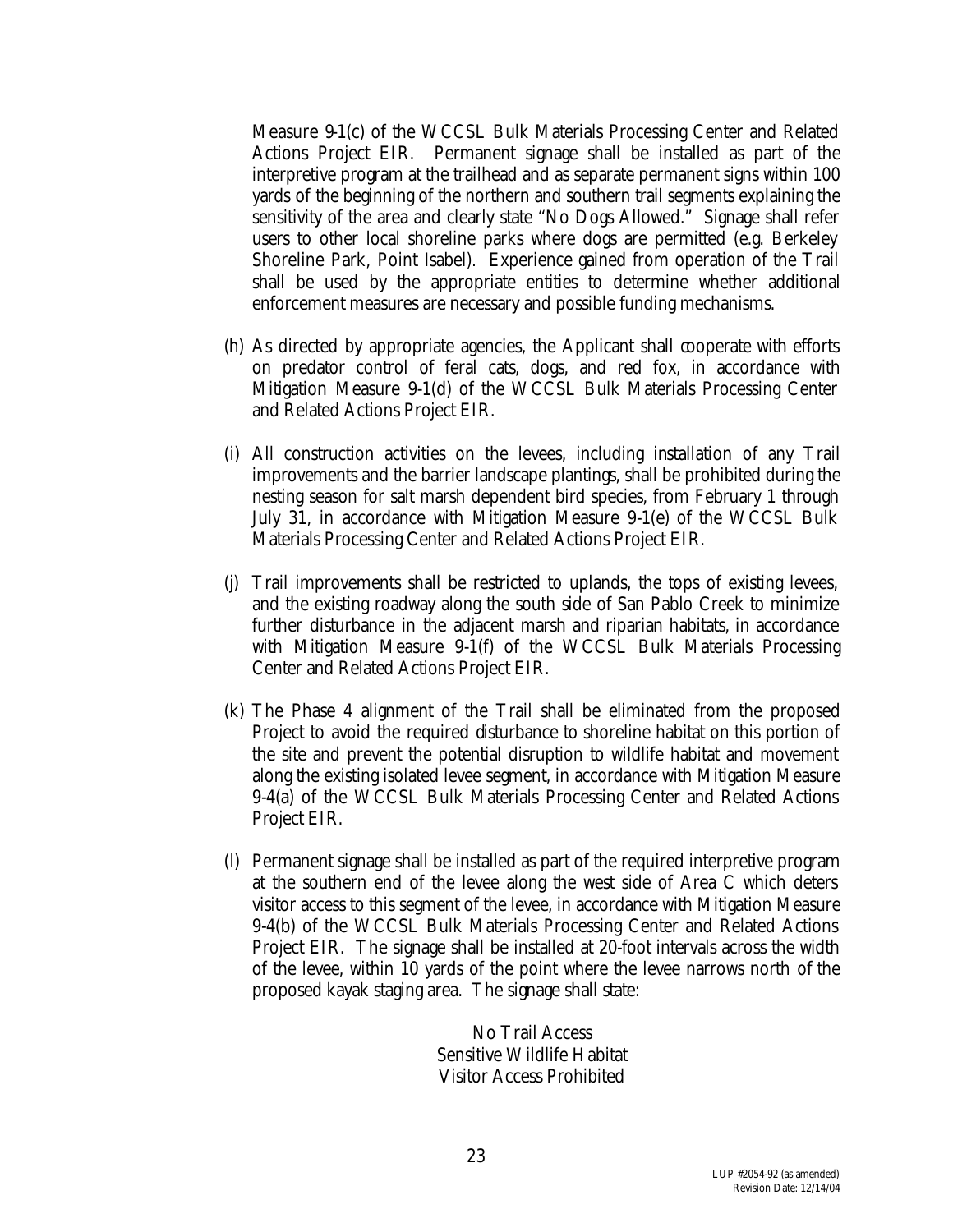- .7 Paying for Public Access Trail Damage Due to Vandalism. The permittee shall be responsible for repairing damage to the trail due to vandalism as described in Appendix 3K, section 11.3 of the WCCSL Bulk Materials Processing Center and Related Actions Project EIR. WCCSL, Inc. shall fund up to \$5,000 per year for the repair or replacement of items damaged by vandalism. If during the course of any calendar year the estimated cost of repairing or replacing damage caused by vandalism exceeds \$5,000, experience gained from the operation of the Trail shall be used for WCCSL to convene a meeting of the County, City of Richmond, ABAG Bay Trail staff, and Trails for Richmond Action Committee to determine whether additional enforcement measures are necessary and possible and to determine possible funding mechanisms for the Trail.
- .8 Onsite Parking. The permittee shall provide adequate parking outside of the proposed private road easement. The applicant shall also provide adequate queuing at the project entrance to minimize the impacts on traffic on the adjacent roadway.
- .9 Turnaround Requirement. The applicant shall provide an adequate turnaround for anticipated vehicular traffic, including trucks.
- .10 County Encroachment Permit. The permittee shall obtain an encroachment permit from the County PWD for construction of driveways, or other improvements within the right of way of any public roads within the unincorporated County area.
- .11 Road Maintenance Agreement. The property owner shall develop and/or enter into a maintenance agreement with the other property owners that will use the private portion of the Parr Boulevard extension traversing this property, to ensure its maintenance.
- .12 Acquisition of Necessary Property Rights. The permittee shall furnish proof to the County PWD, Engineering Division, of the acquisition of all necessary rights of entry, permits and/or easements for the construction of off-site, temporary or permanent, road and drainage improvements.

#### **20. SITE SERVICES AND UTILITIES PLAN**

- .1 Site Services and Utilities Plan. The permittee shall prepare and submit a Site Services and Utilities Plan, and obtain the approval of the CCDD and concerned agencies (East Bay Municipal Utilities District, Pacific Gas and Electric, WCCSD, and CC/WCFPD) prior to beginning construction, where applicable. The CCDD shall give final authorization to begin construction for each phase after receiving evidence of the requisite approval(s) from these agencies. This plan shall be part of the Final Development and Improvements Plan and include the following:
	- (a) A Fire Protection Component (Conditions 20.2 20.8).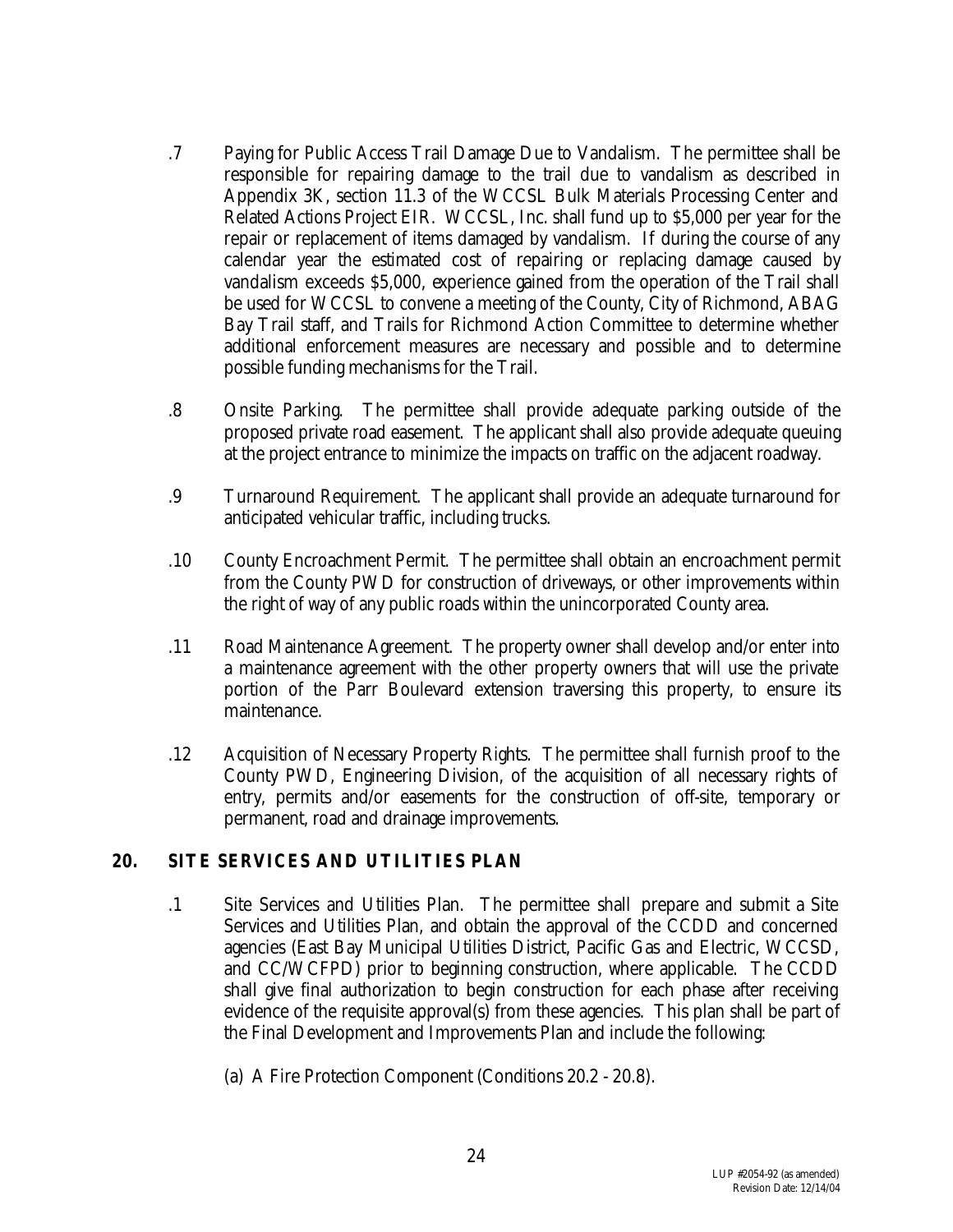- (b) A Water Service Component (Conditions 20.9 20.11).
- (c) A Wastewater Component (Conditions 20.12 20.13)
- .2 Fire Protection Component. The permittee shall develop and implement a Fire Protection Component for the BMPC meeting the requirements of the CC/WCFPD to contain and extinguish fires originating on the facility property. The program shall be coordinated with and may become part of the Fire Protection Plan required by City CUP 1101132. The program shall be subject to the approval of the CC/WCFPD and CCDD. The Fire Protection Component shall address, but not be limited to, the following:
	- (a) Fire protection and suppression measures, including location of fire hydrants, firebreaks, earth piles and compost operation requirements.
	- (b) Fire extinguisher types and locations, including fire extinguishers on facility vehicles.
	- (c) Machinery and equipment inspection program.
	- (d) Fire control training of employees.
	- (e) Emergency communication system.
	- (f) Access roads.
	- (g) Roof and wall construction to meet fire code.
	- (h) Sprinkler and smoke detector systems.
- .3 Fire District Permits. The permittee shall apply to and obtain from the CC/WCFPD any District or Department permits which may be required to comply with Fire Code requirements.
- .4 Assessment Program. The permittee shall participate in the CC/WCFPD's benefit assessment program for ongoing operational costs, and pay new development fees for one-time costs for stations and equipment in the same manner as other new development and commercial operations in the West County area. Participation in the program may be coordinated with a similar program if required in City CUP 1101132.
- .5 Emergency Equipment Access. The permittee shall designate access points and routes for local fire protection agency access to all parts of the facility. The access points shall be included in the FDIP and shall be subject to the approval of the CC/WCFPD.
- .6 Load Inspection. The permittee shall check incoming loads for smoking or burning materials and potential pollutants, and make provisions for extinguishing or properly disposing of these loads before processing. This load inspection program shall become part of the screening loads program required by Condition 10.1.
- .7 Smoking Prohibitions. The permittee shall prohibit smoking on the facility except in designated areas. Signs shall be clearly posted.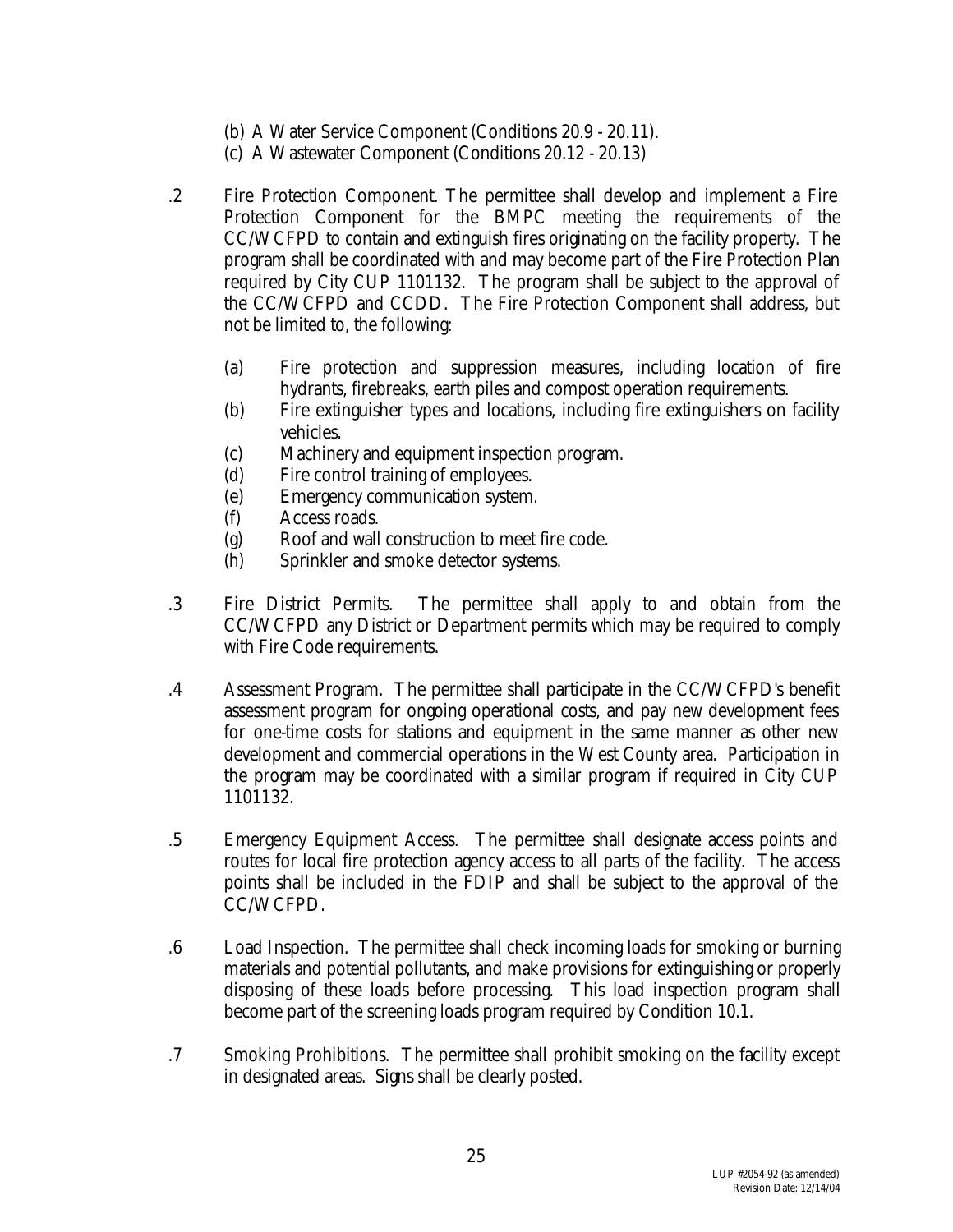- .8 Equipment and Cleaning. See Section 14.
- .9 Water Supply. The permittee shall fund and install all on-site water supply improvements to the site. The water supply system shall be acceptable to the EBMUD and the CC/WCFPD as applicable. The permittee shall contact the EBMUD's New Business Office for a water service estimate when project development plans are completed.
- .10 Use of Reclaimed Wastewater. The permittee shall make every effort to use reclaimed wastewater, should it become available, for landscape maintenance and/or composting operations at the site. Any proposal to use reclaimed wastewater shall comply with all applicable County water conservation ordinances. The permittee shall report on this matter to the CCDD.
- .11 Water Conservation Measures. The permittee shall incorporate water conservation measures into the construction and landscaping of the site. These measures shall comply with all applicable County water conservation ordinances and be consistent with EBMUD policies and guidelines.
- .12 Pretreatment Requirement. The permittee shall comply with the drainage and wash water pretreatment requirements of the WCCSD before discharging into the public sewer system. The permittee shall provide the pretreatment of drainage waters indicated by the district.
- .13 Wastewater Quality. The permittee shall ensure wastewater meets discharge requirements of the WCCSD.

## **21. DRAINAGE, EROSION AND SEDIMENT CONTROL**

- .1 NPDES Compliance. The permittee shall be required to comply with all rules, regulations, and procedures of the National Pollutant Discharge Elimination System (NPDES) for municipal, construction and industrial activities as promulgated by the California State Water Resources Control Board, or any of its regional water quality control boards (San Francisco Bay - Region II). These permits require the permittee to eliminate non-stormwater discharges to storm sewer systems; develop and implement a stormwater pollution prevention plan (SWPPP); and, develop and implement an appropriate monitoring program (MP). The SWPPP and the MP shall become part of the FDIP.
- .2 Surface Drainage System. The permittee shall prepare and implement a system plan for conveying surface drainage water, e.g. rain water, from the facility site, including drainage waters conveyed to a waste water treatment plant, to discharge locations. The system plan shall be included in the FDIP and shall be reviewed by the CPWD and reviewed and approved by the CCDD.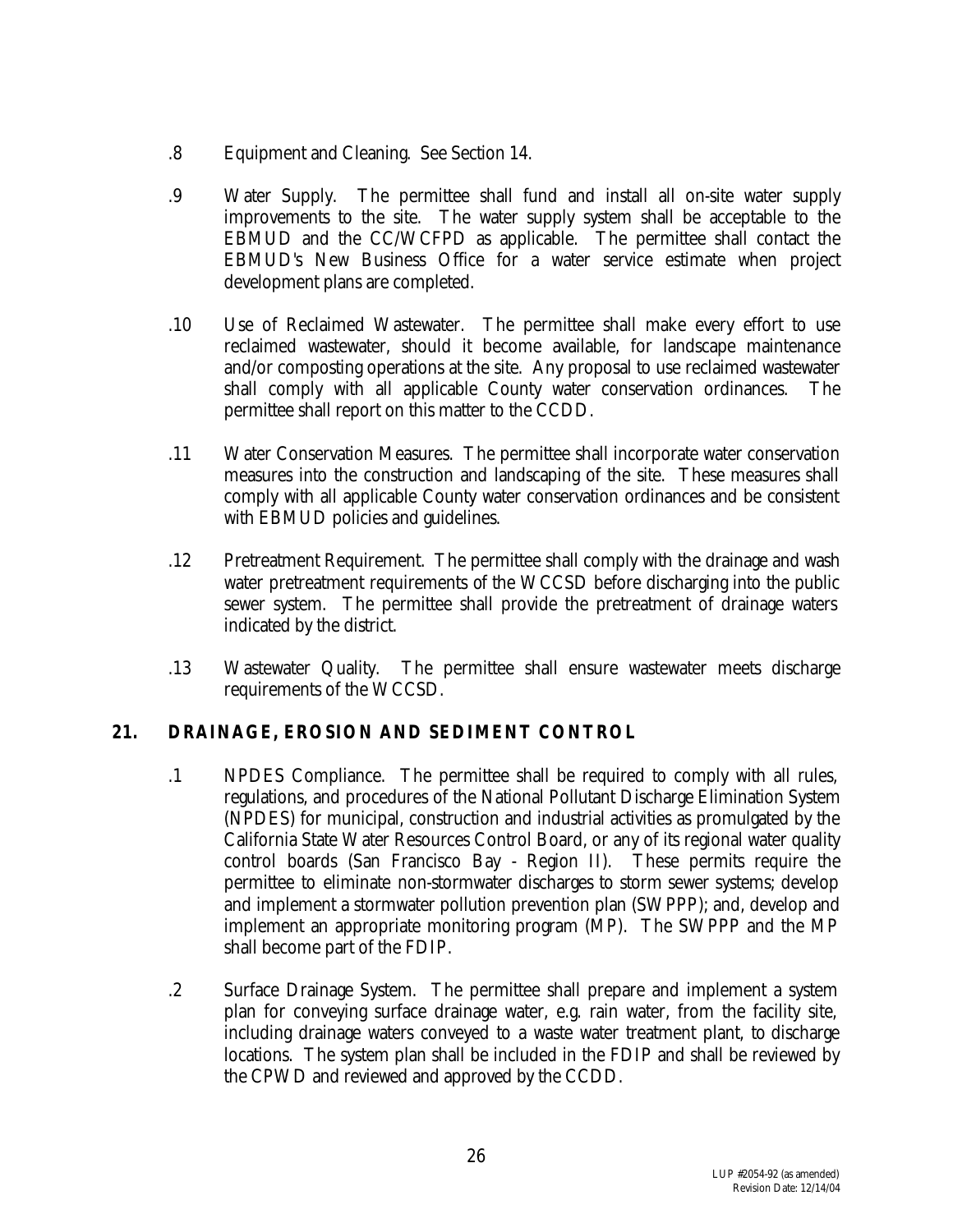- .3 Drainage Requirements. Unless exceptions are specifically granted, this development shall conform to the requirements of Division 914 (Drainage) of the Subdivision Ordinance. Conformance with Division 914 includes the following requirements:
	- (a) Conveying all storm waters entering or originating within the subject property, without diversion and within an adequate storm drainage facility, to a natural watercourse having definable bed and banks or to an existing adequate storm drainage facility which conveys the storm waters to a natural watercourse.
	- (b) Designing and constructing storm drainage facilities required by Division 914 in compliance with specifications outlined in Division 914 and in compliance with design standards of the CPWD.
	- (c) Verifying that all finished floor elevations are above the 100-year flood elevation.
	- (d) The Ordinance prohibits the discharging of concentrated storm waters into roadside ditches.
	- (e) Installing, within a dedicated drainage easement, any portion of the drainage system which conveys run-off from public streets.
- .4 Waste Discharge Requirements. The permittee shall obtain and comply with any permit(s) required by the SFRWQCB to discharge and/or reuse water from the runoff-control pond, located immediately south of the WCCSL, in material recovery processes undertaken at the WCCSL/BMPC site.
- .5 Erosion and Sediment Control Plan. The permittee shall prepare and implement an Erosion and Sediment Control Plan, which shall be subject to the approval of the CCDD and the CPWD. The Plan shall prevent substantial erosion of slopes on the site and reduce the amounts of water-borne materials from reaching surface waters. It shall include the conditions listed below, and shall be included in the Final Development and Improvements Plan. The above conditions may be satisfied by a component of an approved Closure/Post Closure Maintenance Plan for the WCCSL.
- .6 Primary Grading. The permittee shall perform primary grading for the project's roads, paved areas, building sites, and the construction of any site slopes during the low rainfall season (April 15 to October 15).
- .7 Seasonal Grading Exemption. If grading must be done during the high rainfall season (October 15 to April 15) to assure the facility's availability, the CCDD may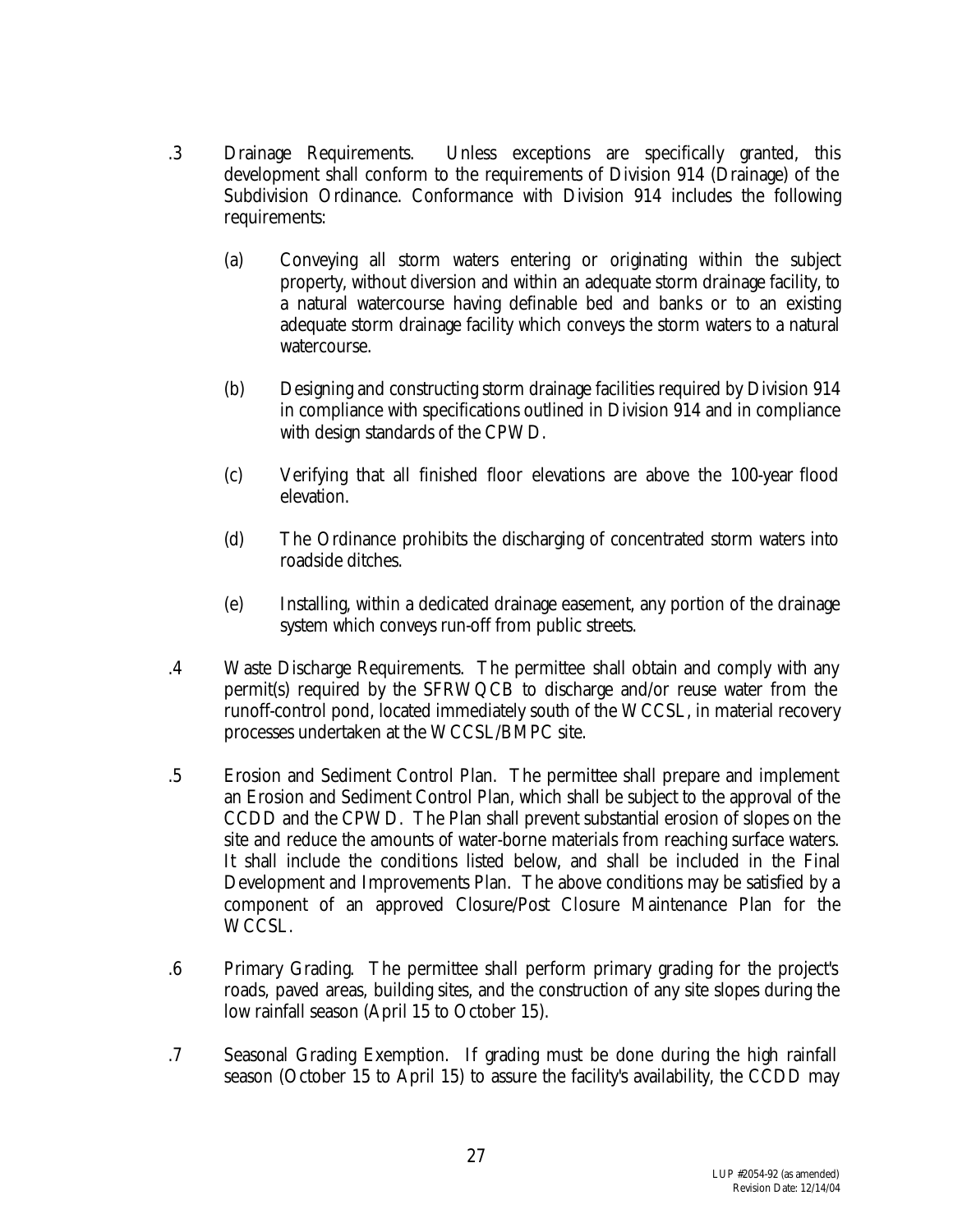authorize grading if it is allowed by the SFRWQCB and/or the California Department of Fish and Game. The CCDD may require special measures such as the use of hay bales, erosion control mulch and installation of ground cloth.

- .8 Road Drainage Controls. The permittee shall implement drainage controls along permanent site roads, and plant ground cover on stable surfaces, wherever practicable, to limit erosion and facilitate dust and litter control.
- .9 Ground Cover. The permittee shall plant ground cover on graded areas which are not to be paved as soon as practicable. The ground cover shall be consistent with the Landscape Plan of these conditions and/or the Closure/Post Closure Plan for the WCCSL.
- .10 Ditch/Swale. The permittee shall line any ditches and swales for conveying surface runoff to prevent water erosion.
- .11 Floodplain Requirements. The project lies within the 100-year flood boundary as designated on the Federal Emergency Flood Rate Maps. The permittee should be aware of the requirements of the Federal Flood Insurance Program and the County Flood Plain Management Ordinance (Ordinance No. 90-118) as they pertain to future construction of any structures on this property.
- .12 Drainage Fee Requirements. The permittee will be required to comply with the drainage fee requirements for Drainage Area 19A as adopted by the Board of Supervisors.
- .13 Process Waters. Water used to clean tipping floors and liquids drained from solid waste onto tipping floors shall be handled separately from surface waters and processed in accordance with requirements of the SFRWQCB and WCCSD.
- .14 Infiltration Monitoring. If required by a Closure/Post Closure Maintenance Plan, the permittee shall install infiltration monitoring devices and establish a monitoring program. The installations shall be shown in the Final Development and Improvements Plan. If excessive infiltration of the landfill or its cap is determined to be occurring, the permittee shall made whatever installations or operations changes that may be specified by any public agency which as jurisdiction under the Closure/Post Closure Maintenance Plan.

#### **22. SEISMIC STABILITY.**

.1 Seismic Design. The structures, drainage features, operating equipment, and all other facility components (e.g., tanks, storage units, and berms) shall be designed in accordance with the adopted Uniform Building Code (latest edition) earthquake design criteria. The permittee shall provide substantiation to this effect in the Final Development and Improvements Plan.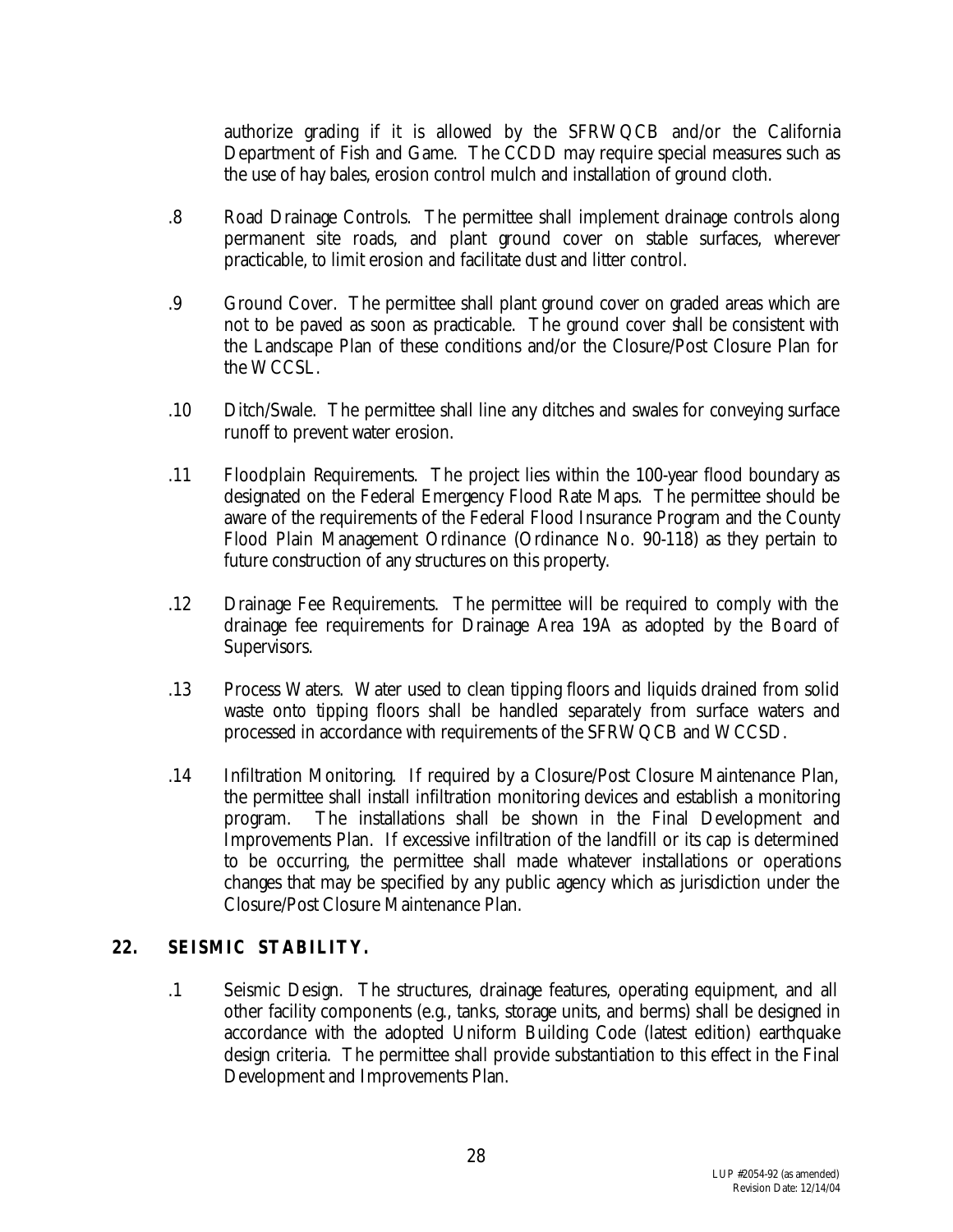The permittee shall submit to the CCDD for their review and approval facility designs, which shall be prepared by an independent registered geotechnical engineer and a structural engineer, that will demonstrate that the facility (e.g. all structures, berms, equipment, and materials/waste storage) will withstand the design earthquake, including the potential loss of foundation support resulting from liquefaction of subsurface material and the potential impact from waste or soil settlement.

.2 Post-Earthquake Inspection. The permittee shall inspect the project site following an earthquake of such magnitude to have caused damage to the facilities. The post-earthquake inspection report shall be submitted for review and approval to the CCDD and other appropriate agencies. The permittee shall make all necessary repairs needed to assure the safety of employees and facility users prior to recommencing operation of the facility.

## **23. AIR QUALITY PROTECTION**

- .1 Prevention of Air Quality Deterioration. These conditions govern the land use authority for the conduct of BMPC operations as authorized pursuant to this permit. The Bay Area Air Quality Management District (BAAQMD) has regulatory permitting jurisdiction and authority for BMPC Operations. The permittee shall comply with the terms of the Authority to Construct and Permit to Operate entitlements issued by the BAAQMD. Nothing herein shall be deemed to limit the authority of the BAAQMD to require mitigation measures for the control of air emissions from the BMPC.
- .2 BAAQMD Regulations. To the extent that any air quality regulation contained in these conditions of approval conflicts with the regulations of the BAAQMD, the regulations of the BAAQMD shall govern.
- .3 Odor Containment. The permittee shall operate the site in a manner that prevents odors from being detected off-site. If odors are reported to the County, or reports are relayed from the BAAQMD, and the source of the odor is confirmed to be the BMPC, the CCDD may require additional physical improvements or management practices, as necessary, to alleviate the problem. The source of the odor shall be identified and corrected. The County shall have the authority to cease operations of all or part of the facility to control odors. A similar program required by City CUP 1101132 may satisfy the provisions of this Condition.

All odor complaints shall be logged and investigated by the permittee. The use of the 24-hour hotline, as required by Conditions 6.9 and 25.9(e), is encouraged for this purpose. All odor complaints received shall be responded to by the permittee within two office working days, detailing the problem and remedial action taken.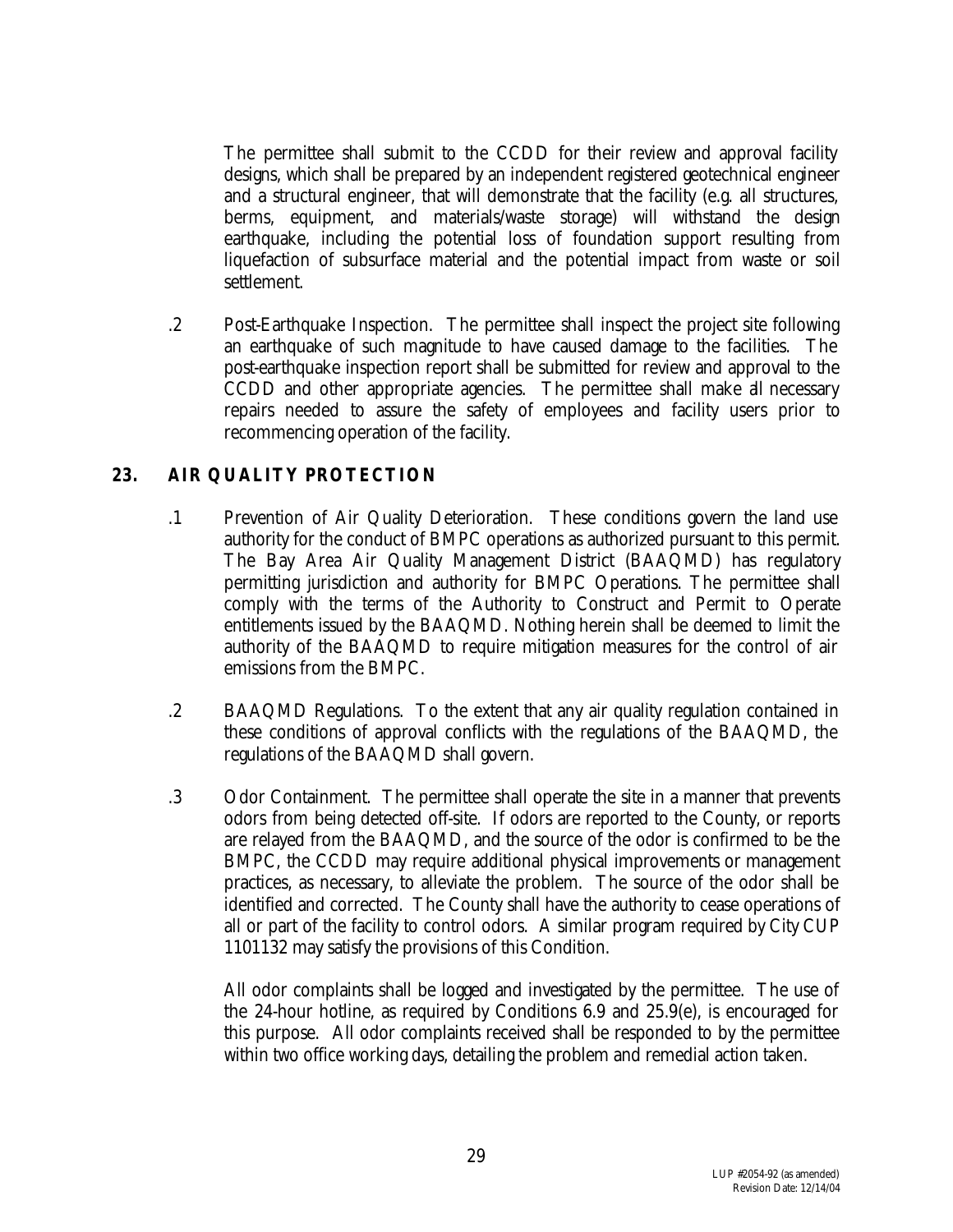- .4 Dust Suppression. The permittee shall sprinkle or chemically treat graded areas and temporary pavements during construction and operation to control dust.
- .5 Equipment Repair and Monitoring. See Section 14.
- .6 Equipment Maintenance and Fuel Efficiency. The permittee shall maintain and operate motorized equipment to assure maximum fuel efficiency and maintain all other BMPC equipment in optimum working order to control emissions. Equipment shall be shut off when not in use, with the exception that diesel engines shall be allowed to idle rather than startup and shutdown frequently.
- .7 Cleanup. The permittee shall undertake immediate cleanup of on-site spills that are a source of air pollutants.
- .8 Air Quality Monitoring. If required by the BAAQMD, the permittee shall install air quality monitoring devices and establish an air quality monitoring program. The installations shall be shown in the FDIP. If excessive air pollution is determined to be occurring, the permittee shall make whatever installations or operations changes that the BAAQMD may specify.

## **24. NOISE CONTROL**

- .1 Noise Abatement Program. The permittee shall manage the BMPC in a manner that minimizes impacts to sensitive receptors in the area. If the permittee and/or the County receive noise complaints, noise abatement measures may be required by the CCDD. These measures may take the form of a noise monitoring program to determine whether the facility meets the acceptable exterior noise level standards established in the 1991 County General Plan or WCCSL Bulk Materials Processing Center and Related Actions Final EIR. The location of noise monitoring devices, if required, shall be determined by the CCDD. If operation activities cause the monitored noise levels at the property line of the selected receptor locations to exceed the DNL standards as set forth in the General Plan, the permittee shall institute noise reduction measures to bring the level within acceptable levels.
- .2 Construction Hours. See Section 13.2.
- .3 Facility Vehicles and Equipment. The permittee shall provide BMPC vehicles and equipment with the best available noise suppressing equipment to minimize sound generation during construction and operation.
- .4 Transfer Truck Noise Suppression. The permittee shall require transfer trucks using the facility to be equipped with factory-approved noise suppression equipment, including engine compartment insulation. The permittee shall request in writing that the California Highway Patrol actively enforce muffler and vehicle noise standards as required in the California Vehicle Code if, for any reason, noise from heavy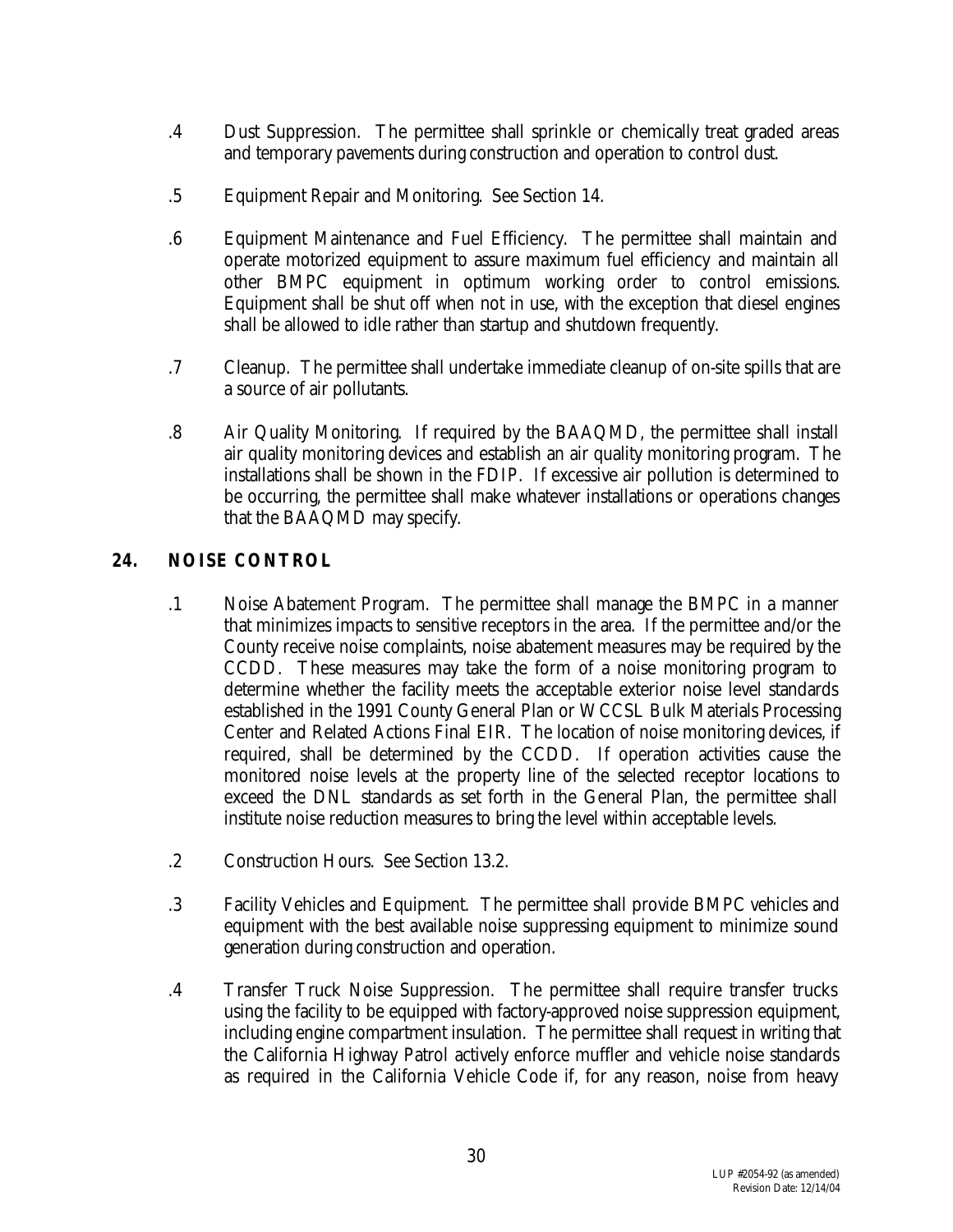trucks becomes a source of complaints in the project area.

## **25. CONTROL OF LITTER AND ILLEGAL DUMPING**

- .1 Litter Control Program. The permittee shall prepare and implement a litter control program for the facility to prevent the accumulation of facility-generated litter on and off site. The program shall be approved by the CCDD, and be described in the Final Development and Improvements Plan. This Condition may be satisfied by a similar requirement in City CUP 1101132. The program shall include the conditions listed below.
- .2 Material Hauler Vehicles. The permittee shall develop an anti-littering program for material hauler vehicles and large trucks using the facility. The program should be established in cooperation with the collection services and commercial (account) firms that will use the facility. The plan shall be submitted in writing to the CCDD before operations commence, and shall be subject to the approval of both CCDD and CPD.
- .3 Transfer Trucks. The permittee shall notify all transfer truck operators using the facility that anti-litter screening on transfer vehicles is required. The transfer vehicle operator shall maintain the screens in good working order.
- .4 Litter Screening. The permittee shall prepare and install a litter screening system of landscaping and/or fencing on the site to prevent litter from blowing off site. The system shall be approved by the CCDD.
- .5 On-Site Litter Policing. The permittee shall police and remove litter from the facility's perimeter at least weekly. The CCDD may require more frequent policing to control the accumulation of litter.
- .6 Off-Site Litter Policing. The permittee shall provide weekly litter clean-up of Parr Boulevard from the Richmond Parkway to the facility entrance. The CCDD may require more frequent policing to control the accumulation of litter.
- .7 Littering Signs. The permittee shall post signs, as determined necessary by the CCDD, along the access road to the facility as well as in the North Richmond community noting littering and illegal dumping laws. The permittee shall post signs at the facility entrance noting the hours when the facility is open to receive materials.
- .8 Uncovered Loads. The permittee shall inform patrons, through appropriate means including the posting of signs, that all loads arriving at the facility are required to be covered.
- .9 Off-Site Illegal Dumping. In accordance with Mitigation Measure 4-5 of the WCCSL Bulk Materials Processing Center and Related Actions EIR regarding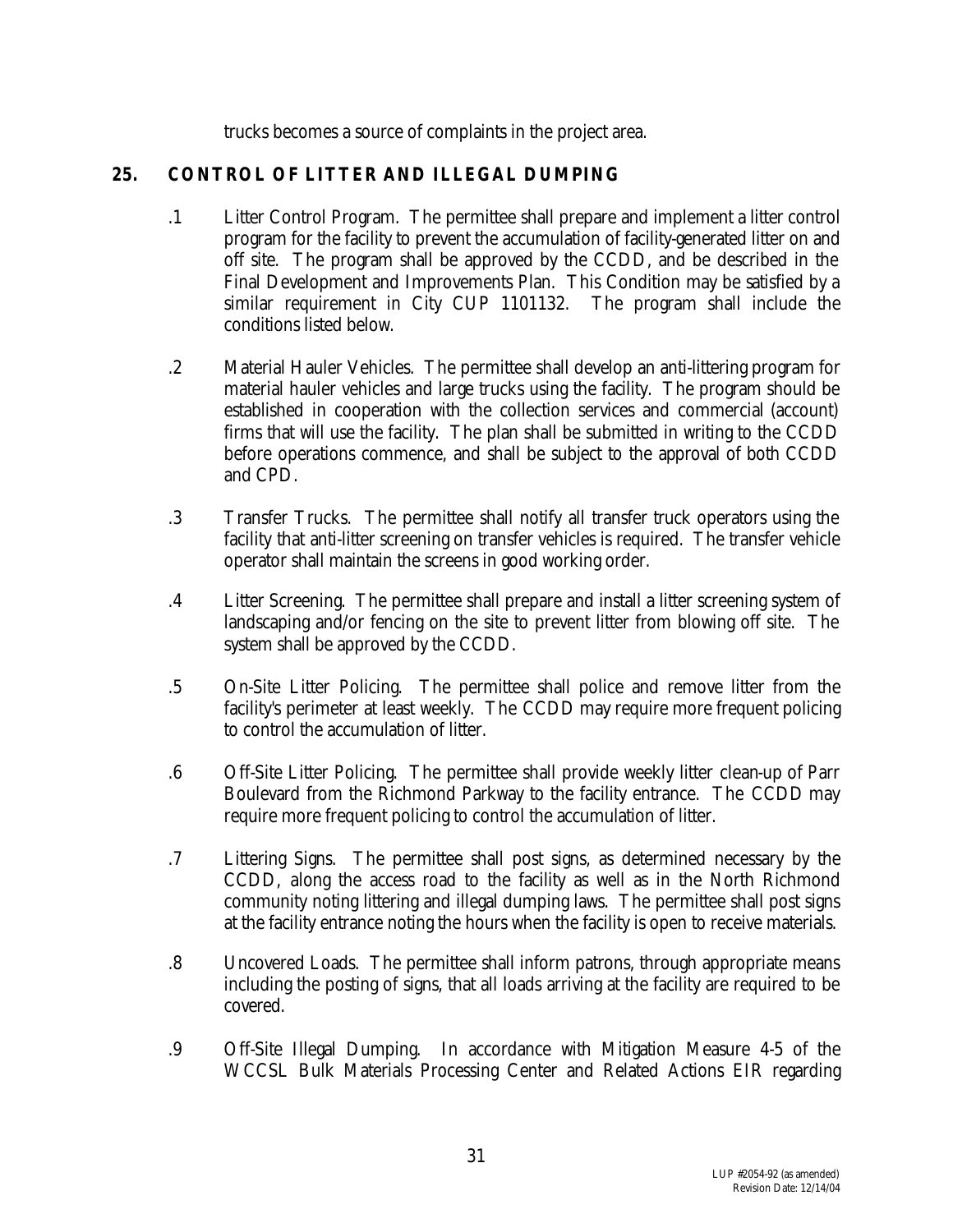pickup of wastes that are illegally dumped off-site, the permittee shall comply with the following provisions:

- (a) Mitigation Fee. The facility operator shall pay a mitigation fee to the County as described in Condition 6.16 to defray annual costs associated with collection and disposal of illegally dumped waste and associated impacts in North Richmond and adjacent areas. The mitigation fee should be subject to the joint-control of the City and County and should be collected on all solid waste and processible materials received at the facility.
- (b) Agency Coordination. Facility operator shall participate in County or City task forces and pilot programs established to address illegal dumping in North Richmond and adjacent city areas.
- (c) Off-Site Debris and Litter Policing. The facility operator shall provide weekly debris and litter clean-up of Parr Boulevard from the Richmond Parkway to the facility entrance, and on other access roads as directed by the permitting authority(ies). As needed, the permitting authority(ies) may require more frequent policing to control debris or litter.

Cleanup of roads within 6 "Hotspot Zones" near the landfill identified in Table 4-3 and Figure 4-5 of the WCCSL Bulk Materials Processing Center and Related Facilities EIR shall be provided as follows:

- No later than April 1, 2005, the operator shall put into service one 25yard rearloading compactor truck with a two person crew solely dedicated to cleaning up illegally dumped material in North Richmond (City and unincorporated areas) every Monday through Friday from 8:00AM to 5:00 PM.
- Operator shall accept illegally dumped waste that was collected in the public right-of-way in the North Richmond area, using County or City vehicles, free of charge.
- The permitting authority(ies) may, at its sole discretion, redesignate "Hotspots" in the North Richmond area as needed to respond to changes in littering and illegal dumping over time.
- (d) Littering Signs. The facility operator shall install and maintain signs noting littering and illegal dumping laws and penalties along Parr Boulevard (the main access road to the facility), and the following other access roads:
	- Richmond Parkway, from Parr Blvd. to Gertrude Avenue
	- Pittsburg Avenue, from Richmond Parkway to 3rd Street
	- Garden Tract Boulevard, south of Pittsburg Avenue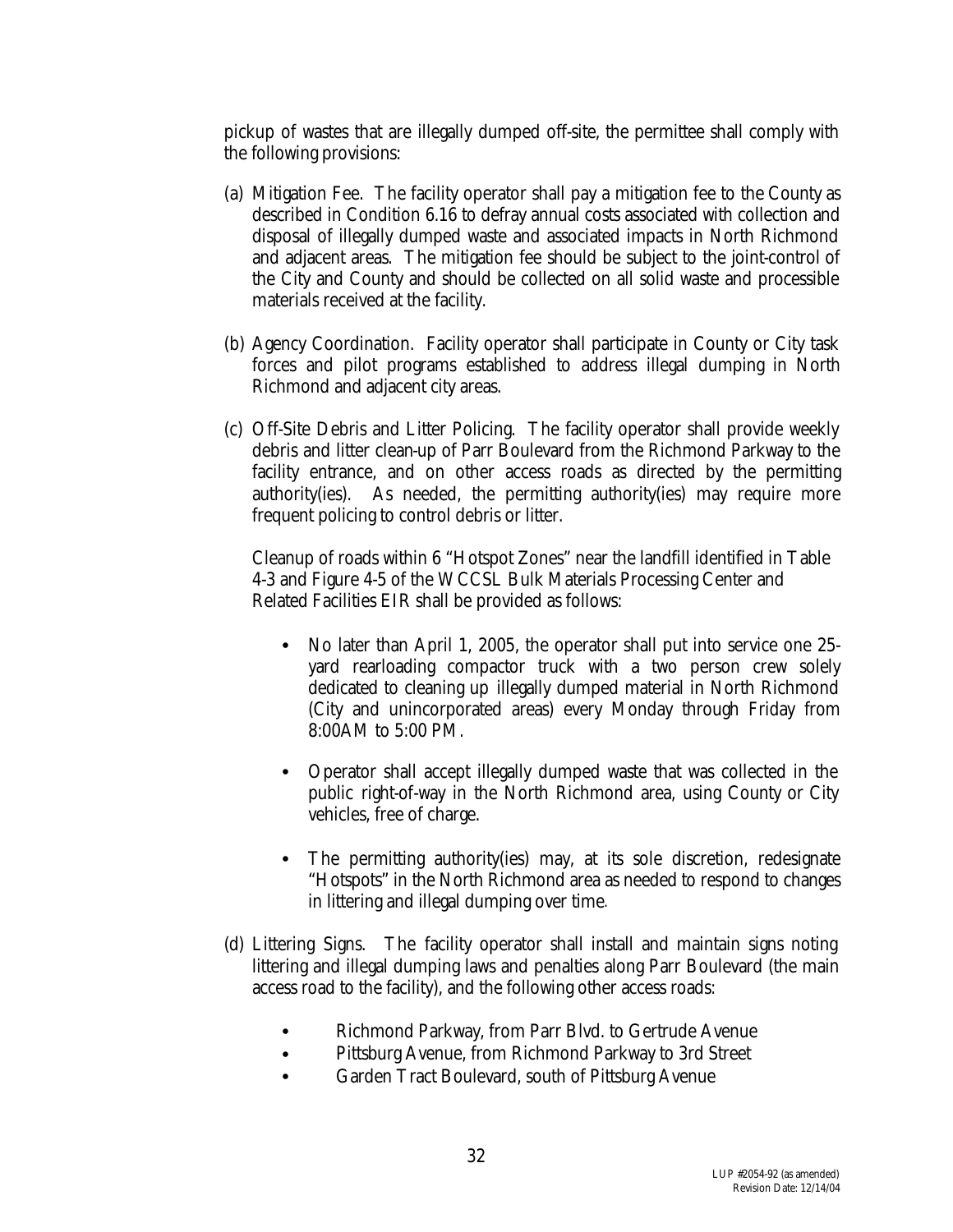- Market Avenue, from 1st Street to the S.P.R.R. tracks
- 3rd Street, from Market Avenue to Grove Avenue
- 5th Street, from Verde Avenue to Chesley Avenue
- Battery Street, from Alamo Avenue to Vernon Avenue
- Kelsey Street at the S.P.R.R. tracks

The permitting authority(ies) may designate other roads for signage as needed. The text on the signage should be subject to the review and approval of the permitting authority(ies).

- (e) Hotline. The facility operator shall establish a toll-free Illegal Dumping Hotline phone number for use by residents and businesses to report incidences of illegal dumping in the North Richmond area, unless a hotline has already been established by the County (see Condition 6.9). The hotline phone number shall be prominently listed on all "littering signs" described in the above Item (d) Littering Signs. Reports or complaints shall be investigated by the facility operator within one business day. Verified incidents of illegal dumping of litter or debris shall be collected within 24 hours of verification.
- (f) Reporting Requirements. The facility operator shall maintain records regarding all complaints/reports and actions taken to respond including locations, dates, and times. Records shall be made available to the County or City upon request.
- .10 Uncovered Load Surcharge. The permittee shall comply with County Ordinance No. 91-26 to impose a surcharge on uncovered loads arriving at the facility. The permittee shall inform users of this facility about the surcharge through posting of signs and a written program (see Condition 25.8). The written program shall be approved by the CCDD.

## **26. VECTORS**

.1 Vector Control Program. The permittee shall prepare and implement a vector control program which shall be submitted to and approved by the CCDD prior to operations. This program may be satisfied by a similar requirement in City CUP 1101132.

## **27. BIOTIC RESOURCES**

- .1 Biotic Resources Protection. The permittee shall construct and operate the facility in such a manner that ensures, through protection and enhancement measures, that there is no net loss of significant wetland habitat due to construction and operation activities of the BMPC.
- .2 Habitat Contamination. To prevent habitat contamination by on-site storm runoff or accidental spills, the permittee shall comply with the spill measures listed in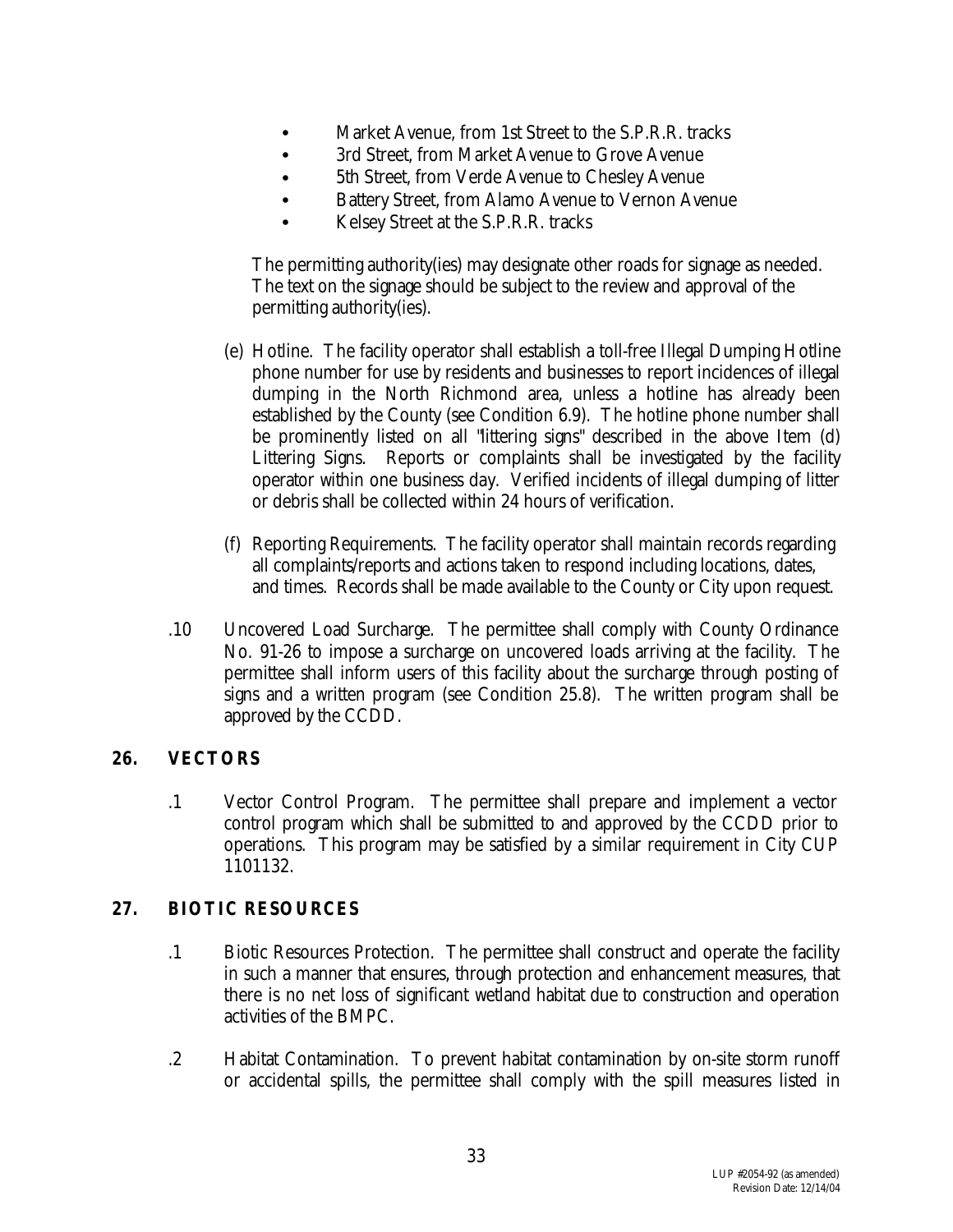Sections 21 and 28.

.3 Revegetation. The permittee shall revegetate areas of the site not in use to the extent practical. California native and/or drought-tolerant plant species should be utilized. Revegetation shall be included in the Landscaping Plan and subject to the requirements of an approved Closure/Post Closure Maintenance Plan for the landfill.

## **28. PUBLIC HEALTH AND SAFETY**

- .1 Public Health and Safety. The permittee shall manage the facility in a manner which does not impair the public health and safety of persons living in the vicinity, or facility users and employees.
- .2 Public Health and Safety Plan. The permittee shall prepare and submit for approval by the CCDD and WC/WCFPD a Public Health and Safety Plan. The plan shall include an Emergency Plan component to protect the facility and its employees from harm, and to protect the human health off-site in the event of an emergency. This Condition may be satisfied by a similar requirement in City CUP 1101132.
- .3 Regulation Compliance. The permittee shall comply with all design measures, safety precautions and emergency response procedures as required by federal, state, and local laws and regulations; federal, state, and local agencies; and these Conditions of Approval.
- .4 Emergency Response Procedure. The permittee shall implement on-site and offsite emergency response procedures, as outlined in the Emergency Plan, immediately upon a spill, release, explosion, or fire event.
- .5 Employee Training. The permittee shall develop and implement training and subsequent refresher training programs covering accident prevention, safety, identification and handling of hazardous materials, first aid, and instruction for use of equipment. The programs shall be subject to the approval of the CCDD.
- .6 Employee Safety Equipment. The permittee shall provide or require employees to provide safety equipment, such as safety glasses, hard hats, safety shoes, gloves, coveralls, and noise reducers as may be required by union contract, state and federal safety agencies, and the CCDD.
- .7 First Aid Equipment. The permittee shall provide and maintain supplies located in easily accessible areas. The first aid supplies shall be consistent with Occupational Safety and Health Administration requirements and subject to the approval of the CCDD.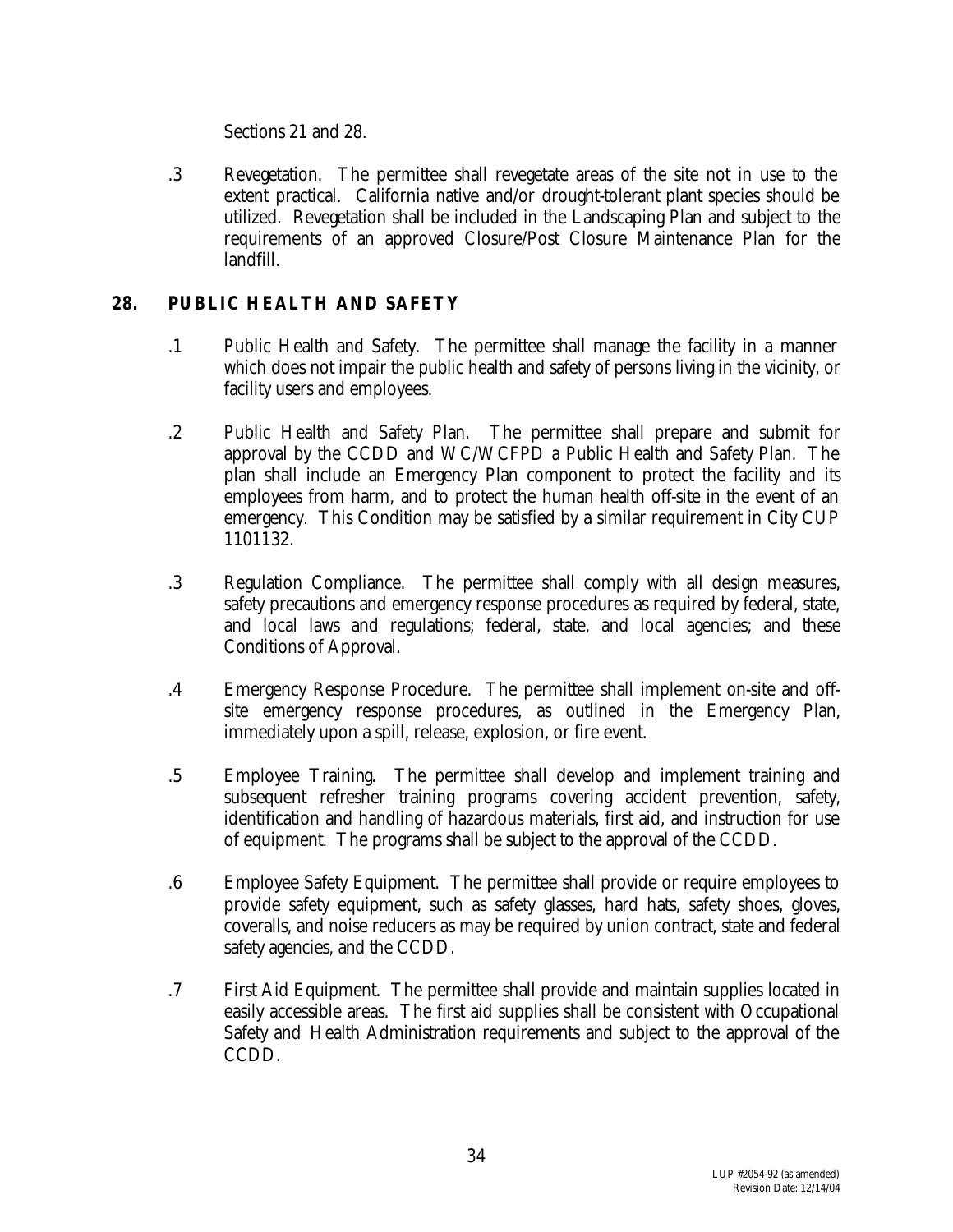- .8 Emergency Communications. The permittee shall provide radio phones or telephones for employee use to call for medical and other emergency assistance. Phone numbers to use for outside emergency assistance shall be clearly posted in the work areas. The communications system shall be subject to the approval of the CCDD.
- .9 Equipment Maintenance. The permittee shall prepare and implement an equipment maintenance program which shall be approved by the CCDD prior to the commencement of operations. The program shall specify the cleaning frequency schedule to clean vehicles and equipment to reduce the risk of fires.
- .10 Landfill Gas Impact Prevention. The permittee shall help prevent possible health and explosion hazards due to gas generation at the WCCSL/PF and BMPC sites. This preventative program shall include, but not be limited to the following measures:
	- (a) Continued operation and maintenance of the existing gas collection and control system at the existing WCCSL site;
	- (b) Protection of existing gas collection and control system in the public access areas of the WCCSL site through the use of enclosed vaults and culvert pipes;
	- (c) Placement of an additional three-foot layer of soil (supplementary to the state-required landfill cap) under the operations area to protect the landfill cap from heavy equipment damage;
	- (d) Monitoring and venting of structures, if such are allowed by permitting agencies, to prevent methane gas accumulation.

#### **29. SITE SECURITY**

- .1 Security Objective. The permittee shall manage the facility in a manner that prevents unauthorized persons from having access to the working areas of the facility 24 hours per day.
- .2 Security Gate. The permittee shall maintain the gated entrance and exit at the existing WCCSL.
- .3 Facility Security Barrier. The permittee shall submit a plan for the perimeter security fence around the facility, subject to review and approval of CCDD. The plan shall address fencing of hazardous areas within the facility.
- .4 Security Staffing. Private security services may be retained when the facility is not in operation.